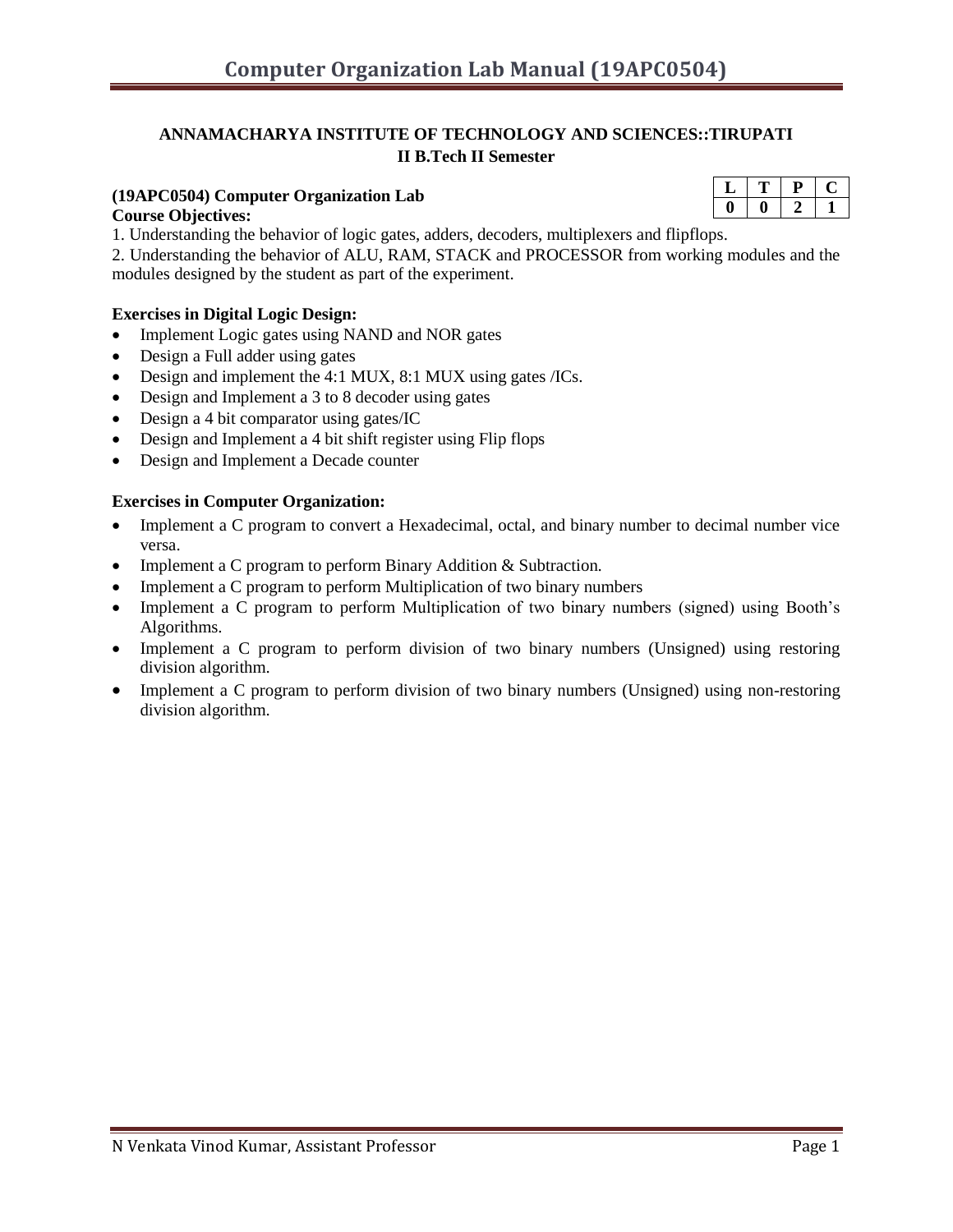#### **Task1: Implement Logic gates using NAND and NOR gates.**

 $0$  NAND 1 = 1 1 NAND  $1 = 0$  $0$  NAND  $0 = 1$ 1 NAND  $0 = 1$ 

```
NAND:
#include <stdio.h>
#include <stdlib.h>
int main()
{ 
    int a[5] = \{ 1, 0, 1, 0, 1 \};
    int b[5] = \{ 0, 1, 1, 0, 0 \};
    int i, ans;
    for (i = 0; i < 5; i++) {
        if (a[i] == 1 & (b[i] == 1)ans = 0;else
            ans = 1;printf("\n %d NAND %d = %d", a[i], b[i], ans);
    }
}
Output:
                 1 NAND 0 = 1
```

```
NOR:
```

```
#include <stdio.h>
#include <stdlib.h>
int main()
{
    int a[5] = \{ 1, 0, 1, 0, 1 \};
    int b[5] = \{ 0, 1, 1, 0, 0 \};
    int i, ans;
    for (i = 0; i < 5; i++) {
         ans = !(a[i] + b[i]);printf("\n %d NOR %d = %d", a[i], b[i], ans);
    }
}
Output:
                       1 NOR 0 = 00 NOR 1 = 0
                       1 NOR 1 = 00 NOR 0 = 11 NOR 0 = 0Logic Gate:
                       A
                                        A.B
                                                      -\overline{A}.\overline{B}NOTAND
                      в
```

```
NAND GATE
```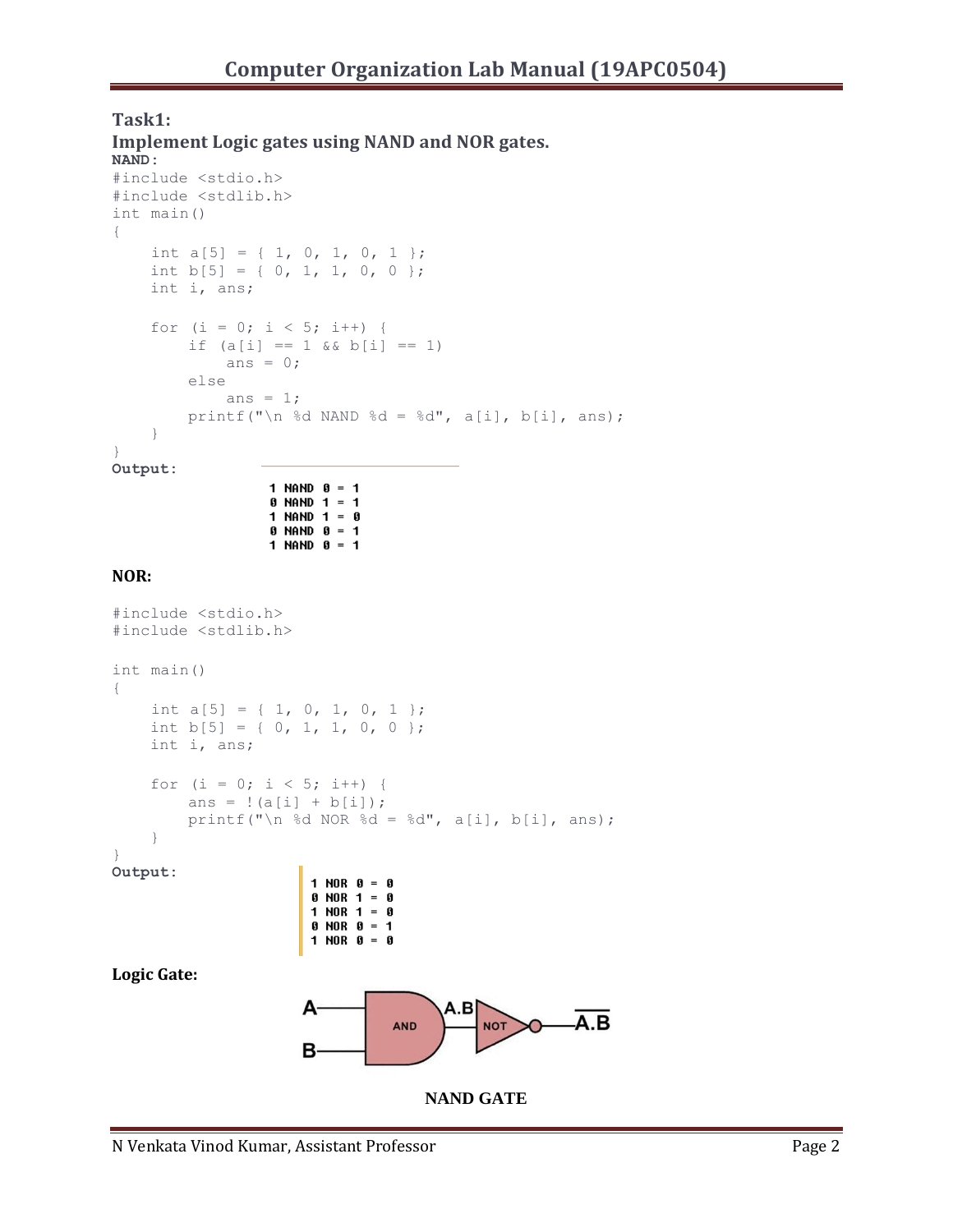

Circuit Globe

**Output:**

 $C - Out$ 

11001

#### **NOR GATE**

#### **Task2: Design a Full adder using gates**

```
#include<stdio.h>
#include<conio.h>
#include<string.h>
char* addBinary(char* a, char* b) 
{
      int la = strlen(a);
      int lb = strlen(b);
      int lr = la > lb ? la : lb;
      int carry = 0;
      char *res = (char*)calloc(lr + 2, sizeof(char));res[lr + 1] = \sqrt{0};
      la--; lb--;
      while (la >= 0 || lb >= 0)
      {
             int ba = la >= 0 ? a[la--] - '0' : 0;
             int bb = lb >= 0 ? b[lb--] - '0' : 0;
             int br = ba \land bb \land carry;
             carry = (ba \& bb) | (carry \& (ba \land bb)); res[lr--] = br + '0';
      }
      if (!carry) return res + 1;
      res[0] = '1';return res;
}
void main()
{
      clrscr();
      printf("%s",addBinary("1110","1011"));
      getch();
}
                      \overline{A}Logic Gate:
                                          Sum
                      C - IN
```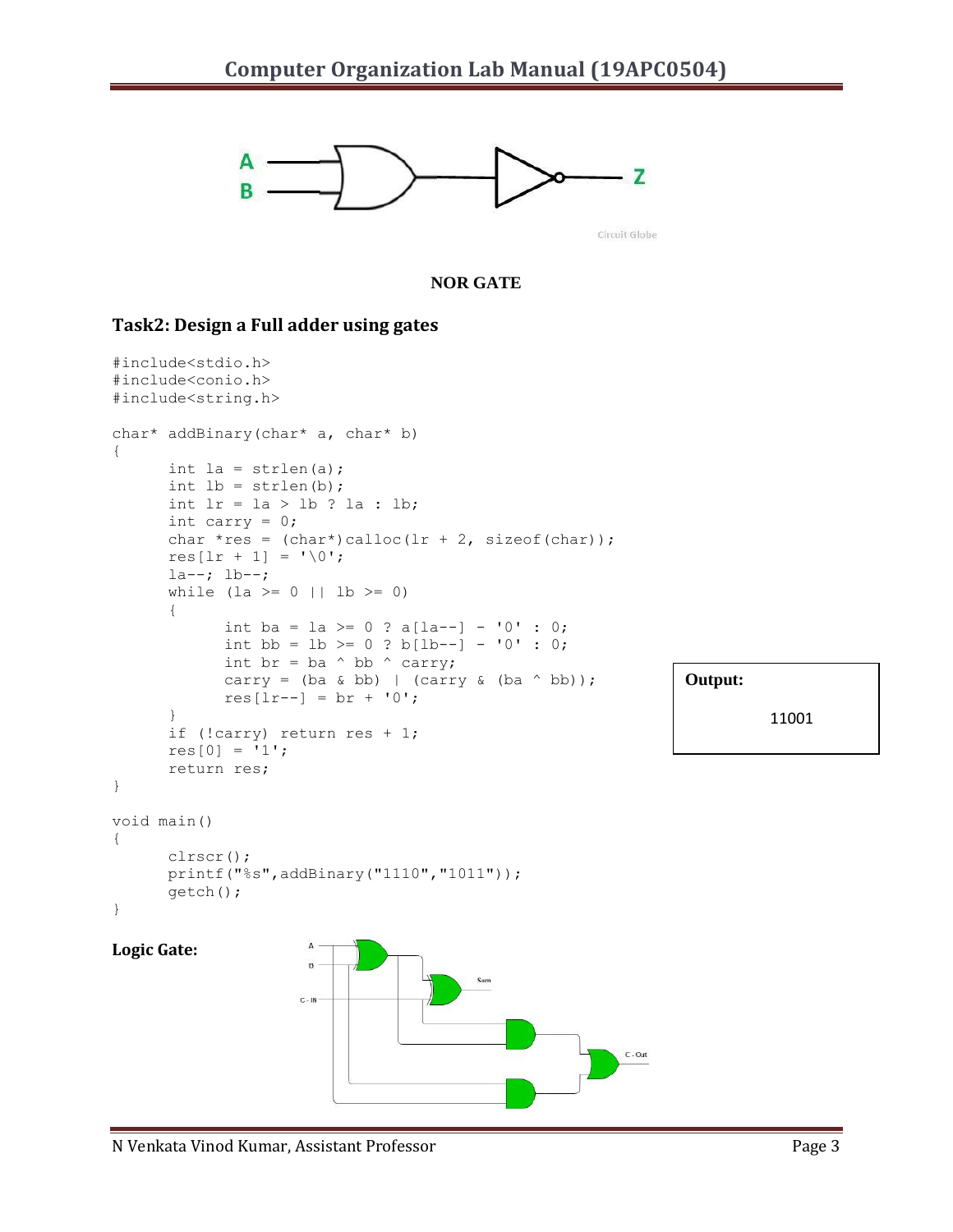## **EXPERIMENT -3 MULTIPLEXER**

**AIM:** To design and implement the 4:1 MUX, 8:1 MUX using gates /ICs. **Theory:** 

Multiplexers are very useful components in digital systems. They transfer a large number of information units over a smaller number of channels, (usually one channel) under the control of selection signals. Multiplexer means many to one. A multiplexer is a circuit with many inputs but only one output. By using control signals (select lines) we can select any input to the output. Multiplexer is also called as data selector because the output bit depends on the input data bit that is selected. The general multiplexer circuit has 2n input signals, n control/select signals and 1 output signal.

### **i) 4:1 MULTIPLEXER**



To get the total data output from the multiplexer, all these product terms are to be summed and then the final Boolean expression of this multiplexer is given as

$$
Y = D0 \overline{S1} \overline{S0} + D1 \overline{S1} S0 + D2 S1 \overline{S0} + D3 S1 S0
$$

**Logic Gate:**

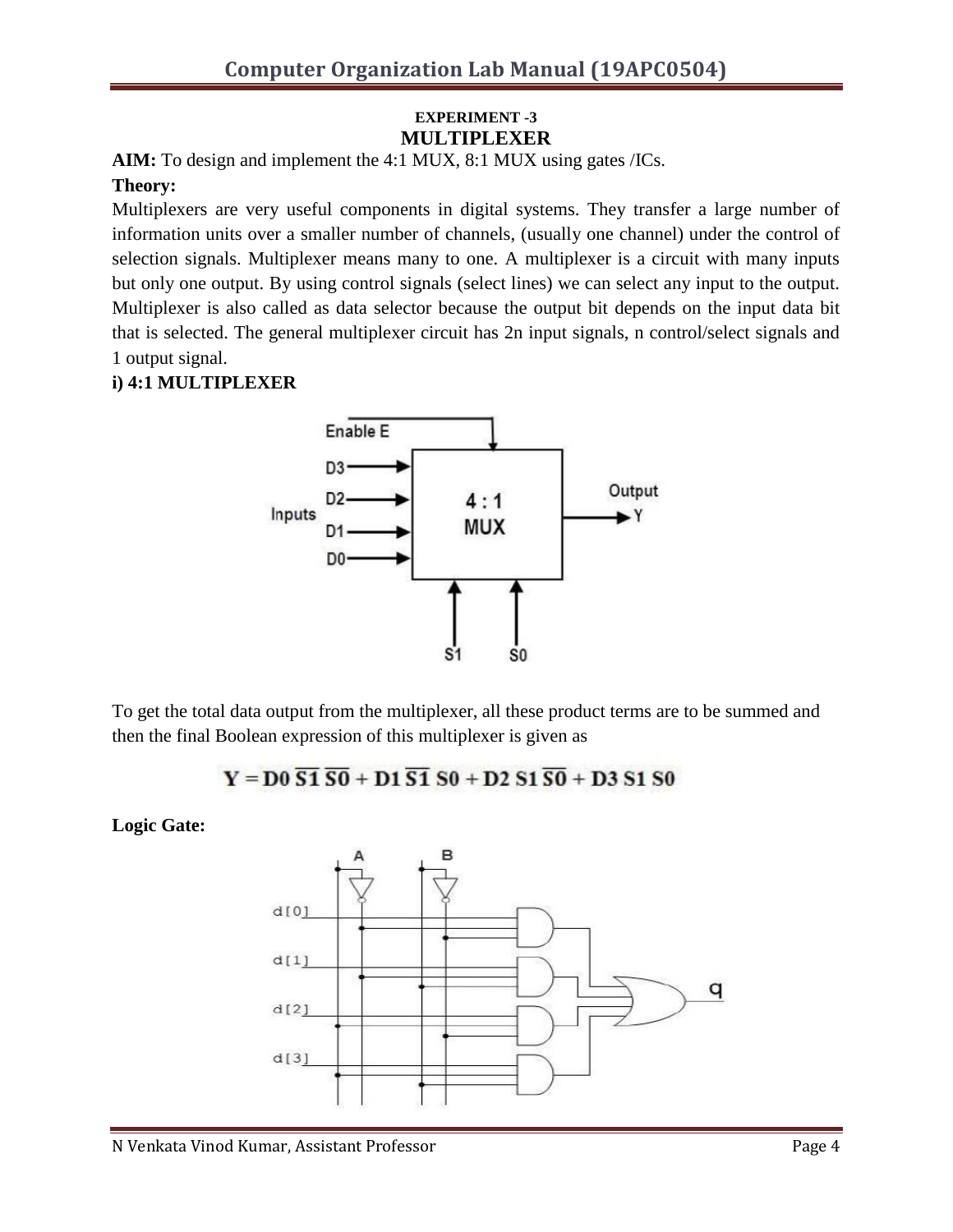## **Pin Diagram:**



#### **Truth Table:**

| <b>Select</b><br>inputs |          | <b>Enable</b><br>input |          | <b>Inputs</b> | Output   |              |   |
|-------------------------|----------|------------------------|----------|---------------|----------|--------------|---|
| S1                      | S0       | E                      | 10       | 11            | 12       | 13           | Y |
| x                       | x        |                        | x        | x             | X        | X            | 0 |
| 0                       | $\theta$ | 0                      | $\theta$ | x             | X        | x            | 0 |
| 0                       | 0        | 0                      | 1        | x             | x        | x            |   |
| 0                       | 1        | 0                      | x        | 0             | x        | x            | 0 |
| 0                       | 1        | 0                      | x        | 1             | x        | x            |   |
| 1                       | 0        | 0                      | x        | x             | $\Omega$ | x            | 0 |
| 1                       | $\theta$ | $\theta$               | x        | X             | 1        | X            |   |
| 1                       |          | $\theta$               | X        | X             | X        | $\mathbf{0}$ | 0 |
| 1                       |          | $\theta$               | X        | X             | X        | 1            | 1 |

## **PROCEDURE:**

- 1) Connect the circuit as shown in figure.
- 2) Apply Vcc & ground signal to every IC.
- 3) Observe the input & output according to the truth table.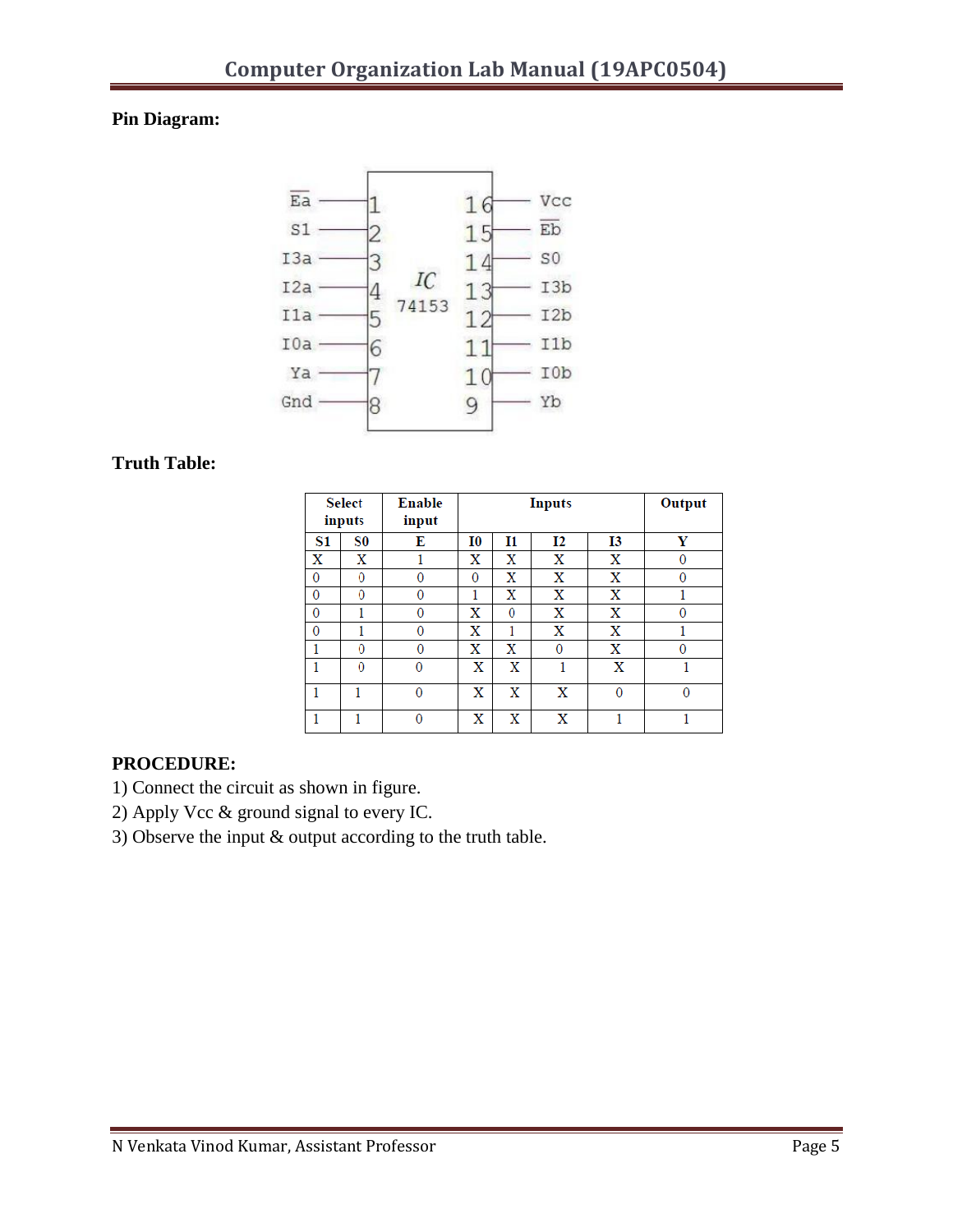## **(ii) 8:1 MULTIPLEXER**

**AIM:** To verify the truth table of Multiplexer.

## **Theory:**

The TTL/MSI SN54/74LS151 is a high speed 8-input Digital Multiplexer. It provides, in one package, the ability to select one bit of data from up to eight sources. The LS151 can be used as universal function generator to generate any logic function of 4 variables. Both assertion and negation outputs are provided.

- Schottky Process for high speed
- Multifunction capability
- On-chip select logic decoding.
- Fully buffered complementary outputs
- Input clam diodes limit high speed termination effects.

## **Functional description:**

The LS151 is a logical implementation of a single pole, 8-position switch with the switch position controlled by the state of three select inputs, s0, s1, s2. Both assertion and negation outputs are provided. The enable input (E) is active LOW. When it is not activated, the negation output is HIGH and assertion output is LOW regardless of all other inputs.



## **Truth Table:**

|   | <b>TRUTH TABLE</b> |                |         |       |                |                |    |       |               |       |    |   |   |
|---|--------------------|----------------|---------|-------|----------------|----------------|----|-------|---------------|-------|----|---|---|
| E | $s_{2}$            | s <sub>1</sub> | $s_{0}$ | $I_0$ | $\mathsf{I}_1$ | I <sub>2</sub> | l3 | $I_4$ | $\frac{1}{5}$ | $I_6$ | 17 | z | z |
| Н | X                  | X              | X       | X     | X              | X              | X  | X     | X             | X     | X  | Н | L |
| L |                    | L              | L       | L     | Χ              | X              | Χ  | Χ     | X             | Χ     | X  | Н | L |
| L | L                  | L              | L       | H     | X              | X              | X  | X     | X             | X     | X  | L | Η |
| L | L                  | L              | H       | Χ     | L              | Χ              | Χ  | Χ     | X             | Χ     | X  | H | L |
| L | L                  | L              | н       | X     | Н              | X              | Χ  | Χ     | X             | X     | X  | L | Н |
| L | L                  | H              | L       | Χ     | X              | L              | Χ  | X     | X             | X     | X  | Н | L |
| L | L                  | Н              | L       | X     | X              | н              | X  | X     | X             | Χ     | X  | L | Н |
| L | L                  | Н              | H       | Χ     | X              | X              | L  | X     | X             | X     | X  | H | L |
| L | L                  | н              | н       | X     | Χ              | X              | Н  | X     | X             | Χ     | X  | L | Н |
| L | Н                  | Г              | L       | Χ     | X              | X              | X  | L     | X             | X     | X  | H | L |
| L | Н                  | L              | L       | X     | X              | X              | X  | Н     | X             | X     | X  | L | Н |
| L | н                  | L              | н       | Χ     | Χ              | Χ              | Х  | Χ     | L             | Χ     | X  | Н | L |
| L | Н                  | L              | Η       | X     | Χ              | X              | X  | X     | н             | Χ     | X  | L | Н |
| L | Н                  | H              | L       | Χ     | Χ              | Χ              | Χ  | Χ     | Χ             | L     | Χ  | Н | L |
| L | Н                  | Н              | L       | X     | X              | X              | X  | X     | X             | н     | X  | L | Н |
| L | Η                  | н              | H       | Χ     | Χ              | X              | Х  | Х     | Χ             | Χ     | L  | Н | L |
|   | Η                  | Н              | Η       | X     | X              | X              | X  | Χ     | X             | X     | Η  | L | Н |

 $X = Don't Care$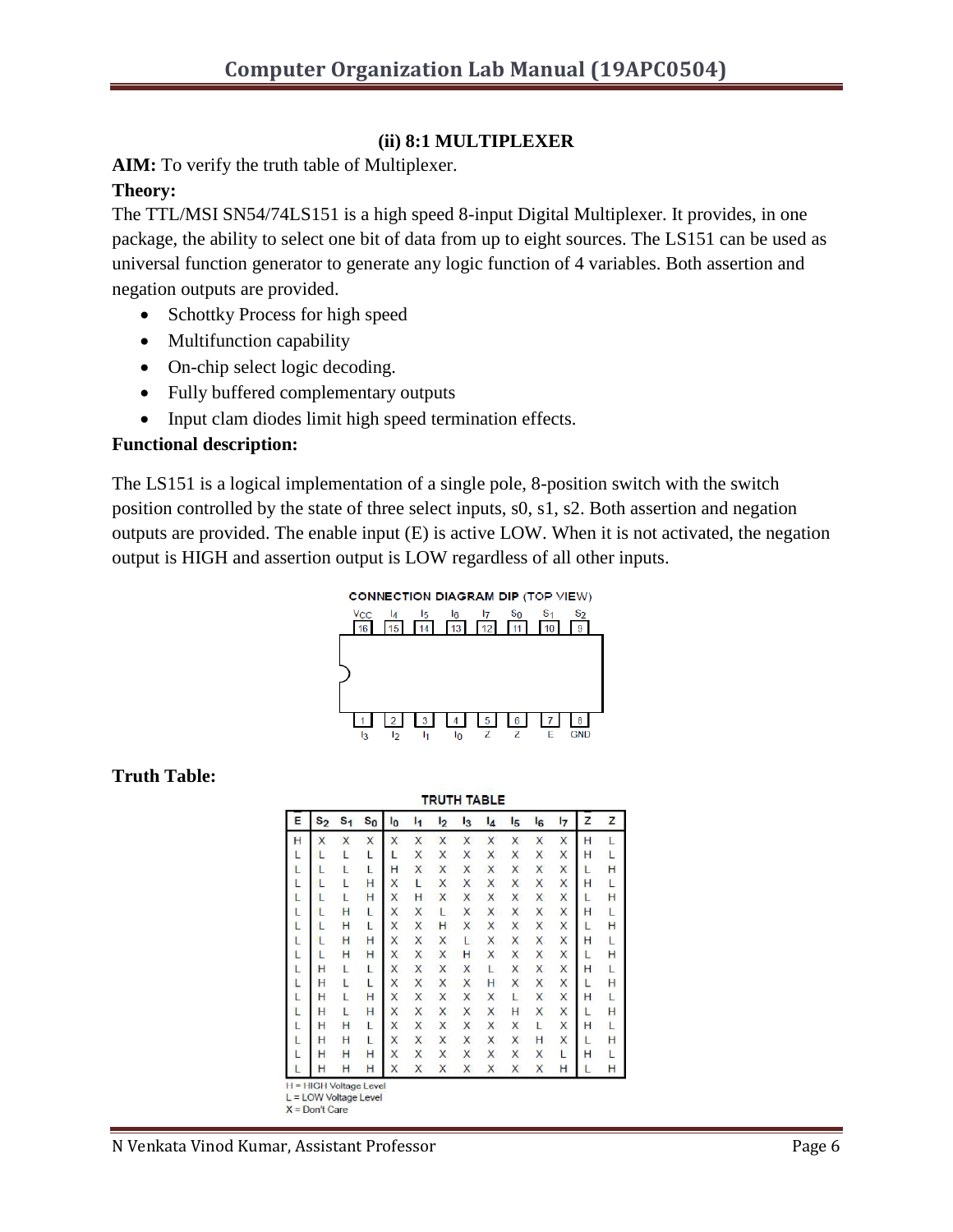# **PROCEDURE:**

- 1. Connect Inputs S2,S1,S0,I0,I1,I2,I,3I4,I5,I6,I7 and Enable(E)to Logic Input Sockets.
- 2. Connect Output terminal Z  $\&$ Z to Logic Output Sockets.
- 3. Verify output with given Truth Table.

**CONCLUSION:** Hence verified the truth table of Multiplexer.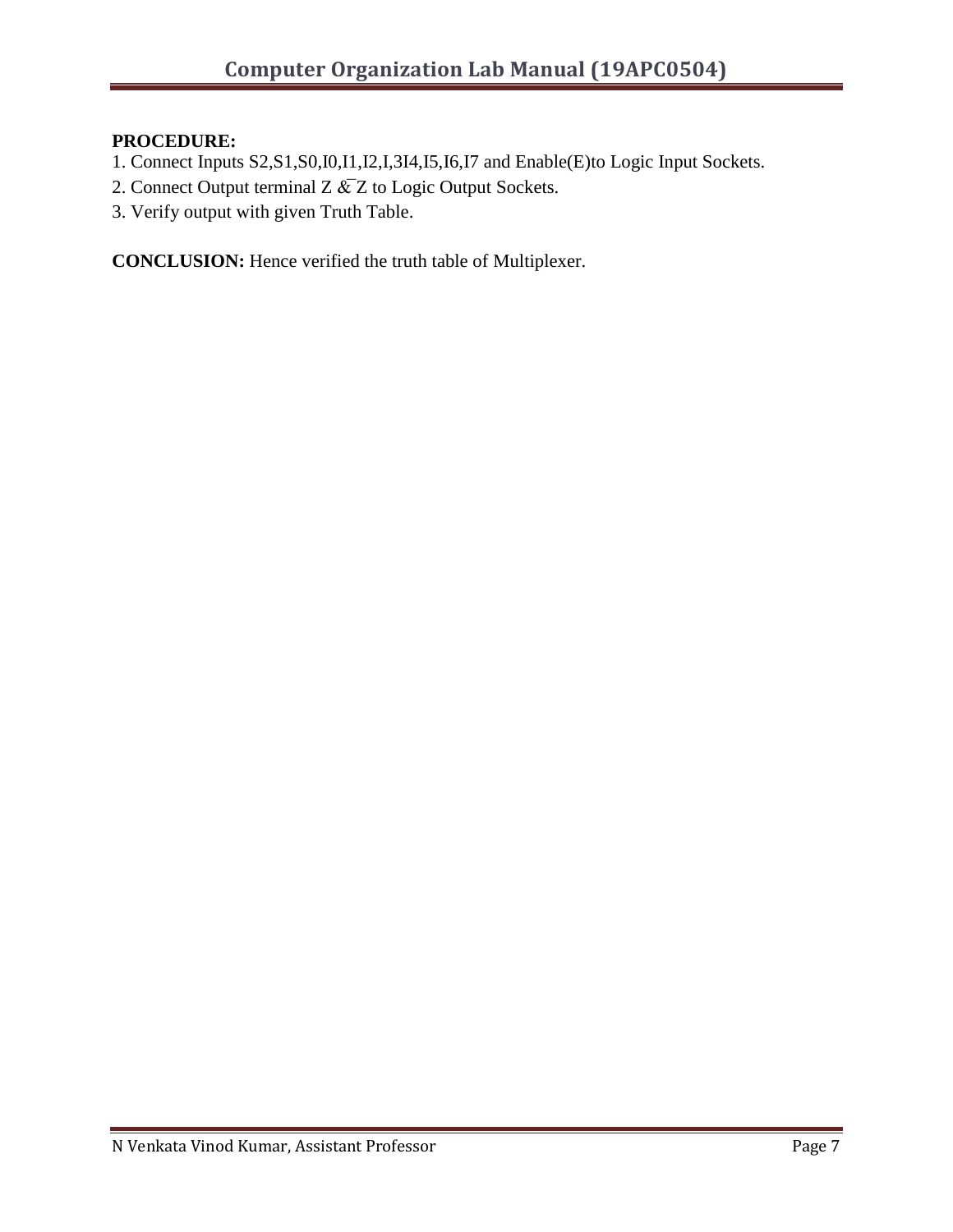## **EXPERIMENT -4 3 TO 8 DECODERS**

**Aim:** To design and Implement a 3 to 8 decoder using gates

## **Theory:**

A decoder is a device which does the reverse operation of an encoder, undoing the encoding so that the original information can be retrieved. The same method used to encode is usually just reversed in order to decode. It is a combinational circuit that converts binary information from n input lines to a maximum of 2n unique output lines. In digital electronics, a decoder can take the form of a multiple- input, multiple-output logic circuit that converts coded inputs into coded outputs, where the input and output codes are different. e.g. n-to-2n , binary-coded decimal decoders. Enable inputs must be on for the decoder to function, otherwise its outputs assume a single "disabled" output code word. In case of decoding all combinations of three bits eight (23=8) decoding gates are required. This type of decoder is called 3-8 decoder because 3 inputs and 8 outputs. For any input combination decoder outputs are 1. This decoder circuit gives 8 logic outputs for 3 inputs and has a enable pin. The circuit is designed with AND and NAND logic gates. It takes 3 binary inputs and activates one of the eight outputs. 3 to 8 line decoder circuit is also called as binary to an octal decoder.



**Pin Diagram of 74138 IC:**

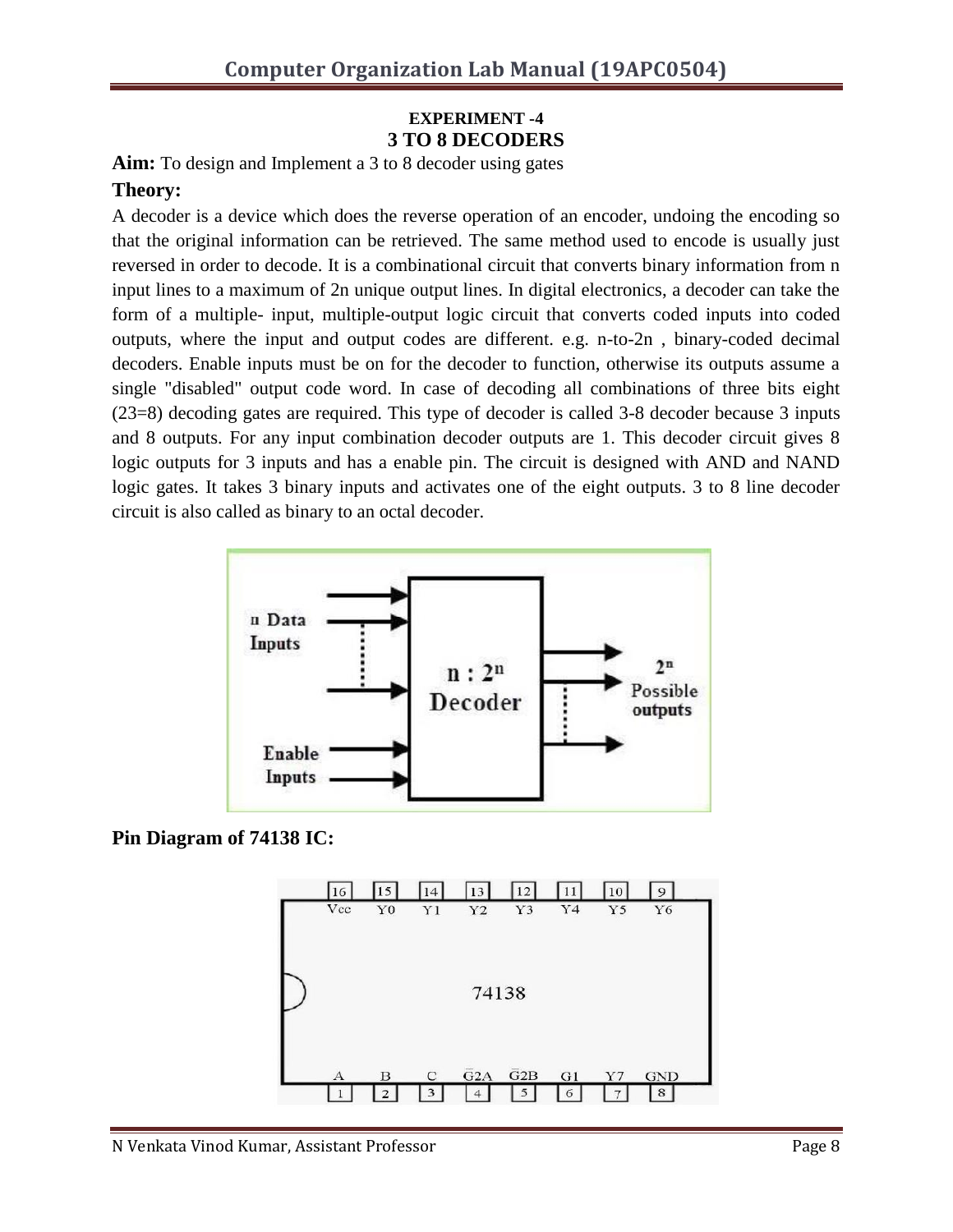**3 Line to 8 Line Decoder:**



**Logic Diagram:**

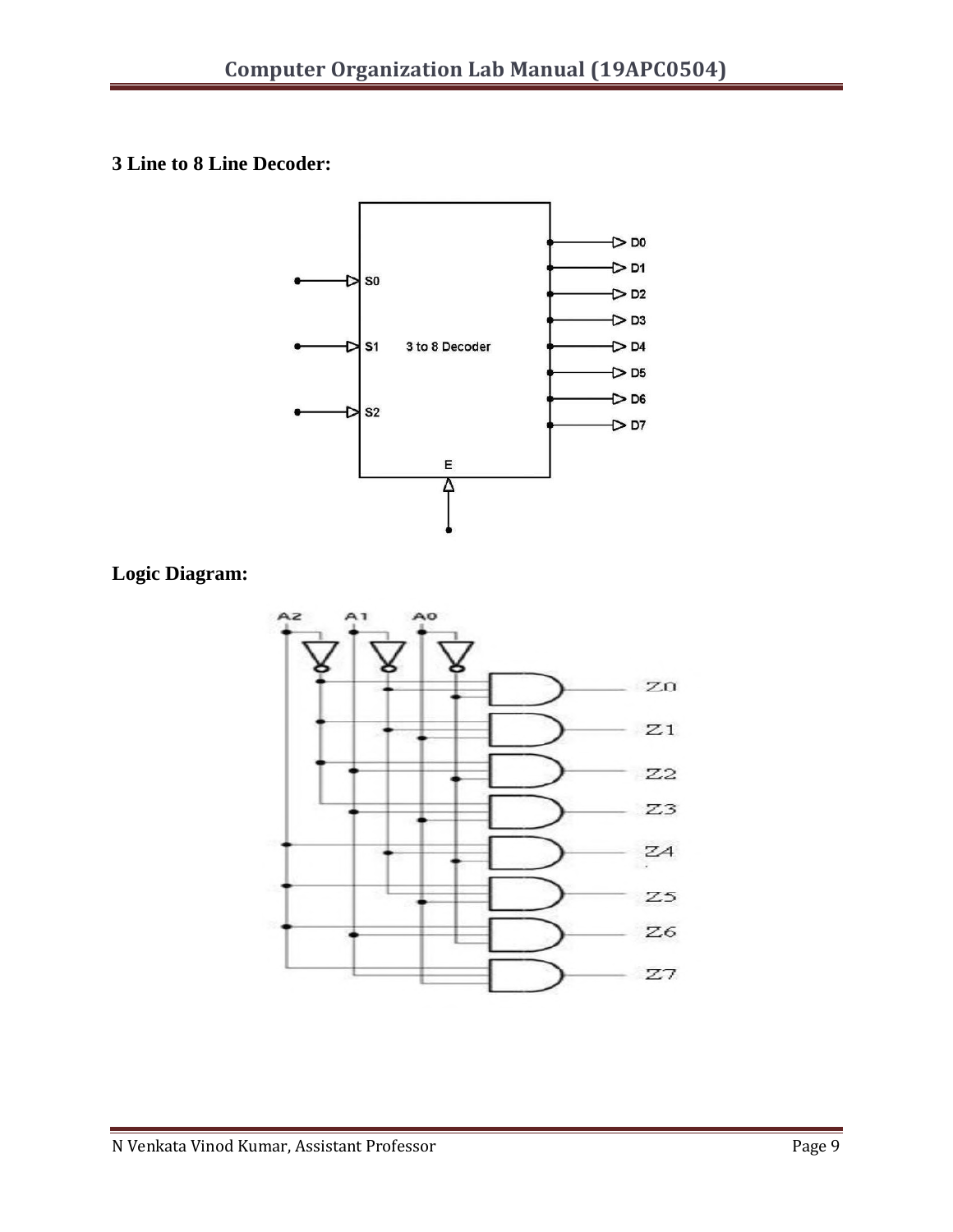## **Truth Table:**

|              |              | <b>Inputs</b> |              | <b>Outputs</b> |          |                |          |              |          |              |                |
|--------------|--------------|---------------|--------------|----------------|----------|----------------|----------|--------------|----------|--------------|----------------|
| EN           | А            | В             | $\mathsf{C}$ | $Y_7$          | $Y_6$    | Υ <sub>5</sub> | $Y_4$    | $Y_3$        | $Y_2$    | $Y_1$        | $\mathbf{Y}_0$ |
| $\bf{0}$     | ×            | $\times$      | $\times$     | $\bf{0}$       | $\bf{0}$ | $\bf{0}$       | $\bf{0}$ | $\bf{0}$     | $\bf{0}$ | $\bf{0}$     | $\bf{0}$       |
| 1            | 0            | $\bf{0}$      | 0            | 0              | 0        | 0              | $\bf{0}$ | 0            | 0        | 0            | 1              |
| 1            | $\bf{0}$     | $\bf{0}$      | $\mathbf{1}$ | $\bf{0}$       | $\bf{0}$ | $\bf{0}$       | $\bf{0}$ | $\bf{0}$     | $\bf{0}$ | $\mathbf{1}$ | $\bf{0}$       |
| 1            | 0            | 1             | 0            | 0              | 0        | 0              | $\bf{0}$ | 0            | 1        | 0            | 0              |
| $\mathbf{1}$ | $\bf{0}$     | $\mathbf{1}$  | $\mathbf{1}$ | $\bf{0}$       | $\bf{0}$ | $\bf{0}$       | $\bf{0}$ | $\mathbf{1}$ | $\bf{0}$ | $\bf{0}$     | $\bf{0}$       |
| $\mathbf{1}$ | 1            | 0             | $\bf{0}$     | 0              | 0        | 0              | 1        | 0            | 0        | 0            | $\bf{0}$       |
| $\mathbf{1}$ | 1            | $\bf{0}$      | $\mathbf{1}$ | $\bf{0}$       | $\bf{0}$ | 1              | $\bf{0}$ | $\bf{0}$     | $\bf{0}$ | $\bf{0}$     | $\bf{0}$       |
| 1            | $\mathbf{1}$ | 1             | 0            | 0              | 1        | $\bf{0}$       | $\bf{0}$ | 0            | $\bf{0}$ | $\bf{0}$     | $\bf{0}$       |
| $\mathbf{1}$ | $\mathbf{1}$ | 1             | $\mathbf{1}$ | 1              | $\bf{0}$ | $\bf{0}$       | $\bf{0}$ | $\bf{0}$     | $\bf{0}$ | $\bf{0}$     | $\bf{0}$       |

## **PROCEDURE:**

1. Connections are given as per circuit diagram

2. Logical inputs are given as per circuit diagram.

3. The decoder circuit works only when the Enable pin (E) is high.

4. S0, S1 and S2 are three different inputs and D0, D1, D2, D3. D4. D5. D6. D7 are the eight outputs.

5. When the Enable pin (E) is low all the output pins are low.

6. Observe the output and verify the truth table.

**Result:** Hence verified the truth table of 3:8 decoders.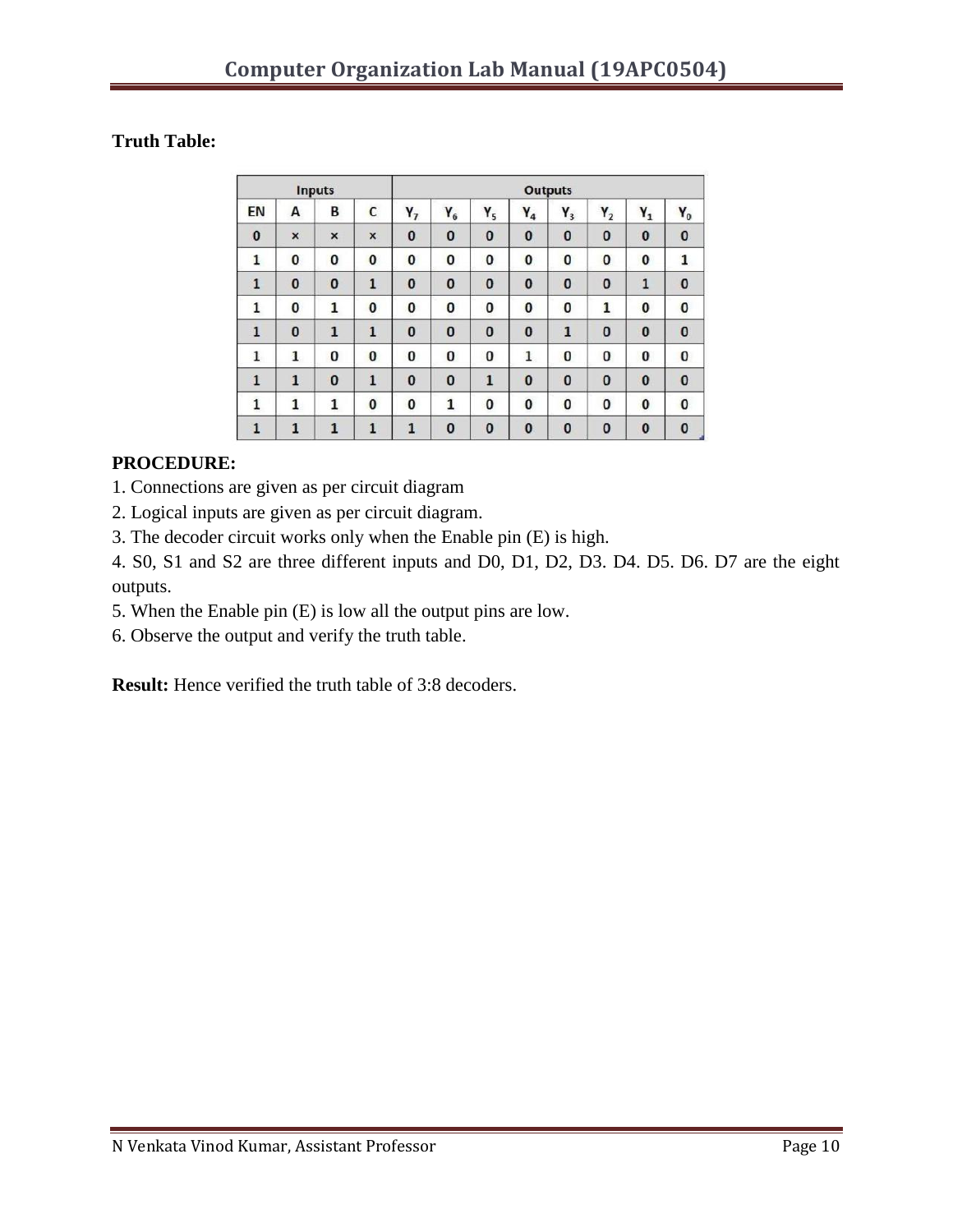## **EXPERIMENT -5 4-BIT COMPARATOR**

**AIM:** To verify the truth table of 4-bit Comparator.

## **Theory:**

The SN54/74LS85 is a 4-Bit Magnitude comparator which compares two 4-bit words (A,B), each word having four parallel inputs (A0-A3, B0-B3); A3,B3being the most significant inputs. Operation is not restricted to binary codes; the device will work with any monotonic code. Three outputs are provided: "A greater than B"  $(O_{A>B})$ , "A less than B"  $(O_{A\leq B})$ , "A equal to B"  $(O_{A=B})$ . Three expander inputs  $I_{A>B}$ ,  $I_{A,  $I_{A=B}$ , allow cascading without external gates. For proper$ compare operation, the expander inputs to the least significant position must be connected as follows:  $I_{A\leq B} = I_{A\geq B} = I$ ,  $I_{A=B} = H$ . For serial (ripple) expansion,  $O_{A\geq B}$ ,  $O_{A\leq B}$ , and  $O_{A=B}$  outputs are connected respectively to the  $I_{A>B}$ ,  $I_{A, and  $I_{A=B}$  inputs of the next most significant comparator,$ as shown in figure1. Refer to application section of data sheet for high speed method of comparing large words.

The truth table on the following page describes the operation of SN54/74LS85 under all possible logic conditions. The upper 11 lines describe the normal operation under all conditions that will occur in a single device or in a series expansion scheme. The lower five lines describe the operation under abnormal conditions on the cascading inputs. These conditions occur when the parallel expansion technique is used.

- Easily expandable.
- Binary or BCD Comparison
- $\bullet$  O<sub>A>B</sub>, O<sub>A<B</sub>, and O<sub>A=B</sub> outputs available.

## **4-bitMagnitudeComparator:**



Some commercially available digital comparators such as the TTL74LS85 or CMOS4063 4-bit magnitude comparator have additional input terminals that allow more individual comparator strobe "cascaded" together to compare words larger than 4-bits with magnitude comparators of "n"-bits being produced. These cascading inputs are connected directly to the corresponding outputs of the previous comparator as shown to compare 8,16 or even 32-bit words.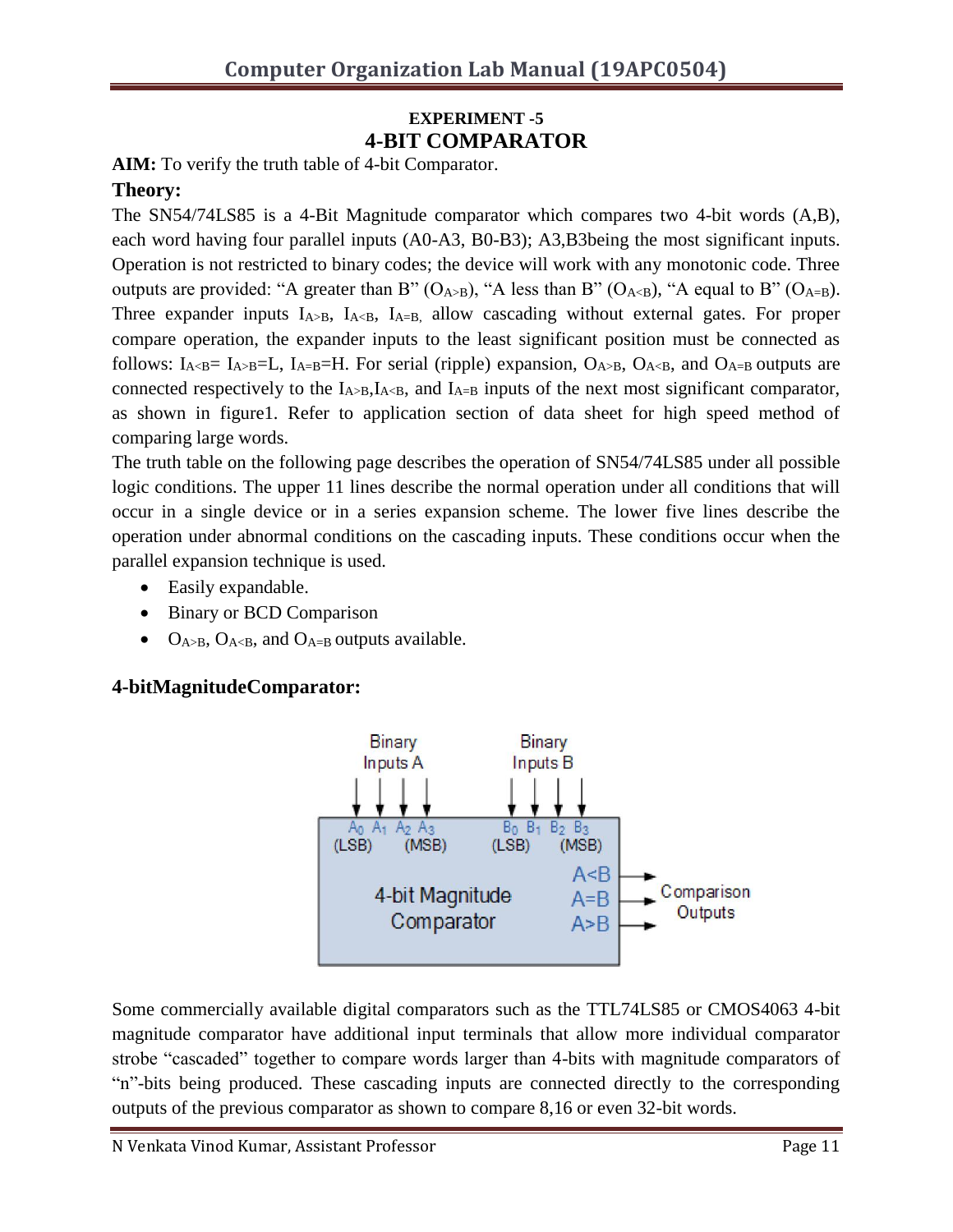When comparing large binary or BCD numbers like the example above, to save time the comparator starts by comparing the highest-order bit(MSB) first. If equality exists, A=B then it compares the next lowest bit and so on until it reaches the lowest-order bit, (LSB). If equality still exists then the two numbers are defined as being equal.

If in equality is found, either  $A > B$  or  $A < B$  the relationship between the two numbers is determined and the comparison between any additional lower order bits tops. Digital Comparator is used widely in Analogue-to-Digital converters, (ADC) and Arithmetic Logic Units, (ALU) to perform a variety of arithmetic operations. Magnitude Comparator is a logical circuit, which compares two signals A and B and generates three logical outputs, whether A>B, A=B, or A<B. IC7485 is a high speed 4-bit Magnitude comparator, which compares two 4-bit words. The A=B Input must be held high for proper compare operation.

# **PINDIAGRAM:**



# **PROCEDURE:**

- 1. Connect Inputs (A0,A1,A2,A3,B0,B1,B2,B3) to Input Switches
- 2. Connect Cascade Inputs(A<B,A>B,A=B)to Input Switches
- 3. Connect Outputs (A<B,A>B,A=B)to Output Switches
- 4. Observe the Truth Table.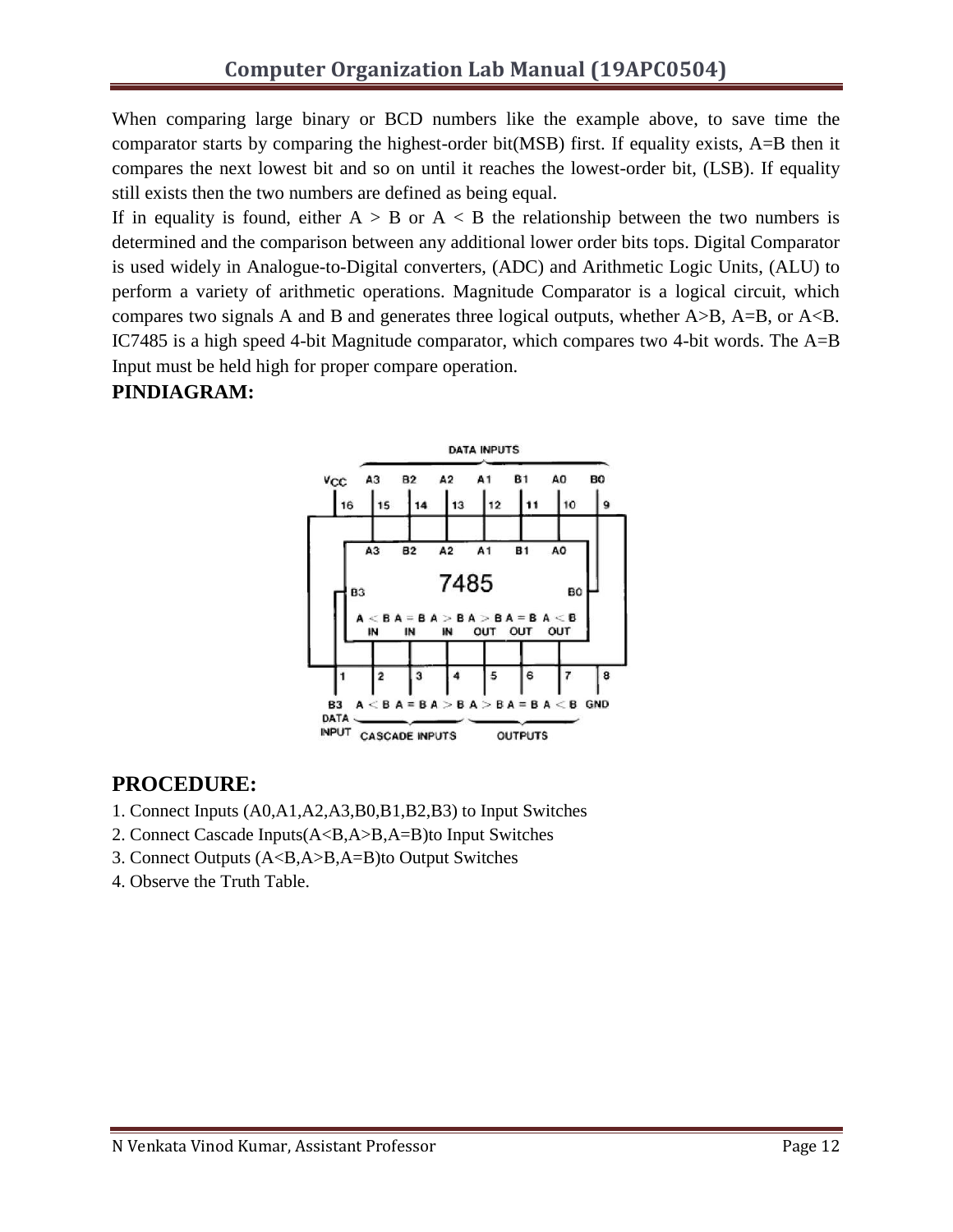# **Truth Table:**

|           |                         | <b>COMPARING</b>        |                         | <b>CASCADINGINPUTS</b>  |                         |                         | <b>OUTPUTS</b>          |                       |         |
|-----------|-------------------------|-------------------------|-------------------------|-------------------------|-------------------------|-------------------------|-------------------------|-----------------------|---------|
|           |                         | <b>INPUTS</b>           |                         |                         |                         |                         |                         |                       |         |
| A3,B3     | A2,B2                   | A1,B1                   | A0,B0                   | A > B                   | A < B                   | $A = B$                 | A > B                   | A < B                 | $A = B$ |
| A3 > B3   | x                       | x                       | $\overline{\mathbf{x}}$ | $\overline{\mathbf{X}}$ | X                       | $\overline{\mathbf{x}}$ | $\overline{\text{H}}$   | L                     | L       |
| A3< B3    | $\overline{\textbf{x}}$ | $\overline{\textbf{x}}$ | $\overline{\textbf{x}}$ | $\overline{\textbf{x}}$ | $\overline{\mathbf{x}}$ | $\overline{\mathbf{x}}$ | L                       | $\overline{\text{H}}$ | L       |
| $A3 = B3$ | A2 > B2                 | $\overline{\mathbf{x}}$ | $\overline{\mathbf{x}}$ | $\overline{\textbf{x}}$ | $\overline{\mathbf{x}}$ | $\overline{\mathbf{x}}$ | н                       | $\overline{\text{L}}$ | L       |
| $A3 = B3$ | A2 <sub>52</sub>        | X                       | $\overline{\mathbf{X}}$ | x                       | X                       | $\overline{\mathbf{X}}$ | L                       | Η                     | L       |
| $A3 = B3$ | $A2 = B2$               | A1 > B1                 | X                       | X                       | Х                       | X                       | Η                       | L                     | L       |
| $A3 = B3$ | $A2 = B2$               | A1 <sub>31</sub>        | X                       | X                       | х                       | X                       | L                       | Н                     | L       |
| $A3 = B3$ | $A2 = B2$               | $AI = B1$               | A0 > B0                 | $\overline{\mathbf{x}}$ | $\overline{\mathbf{x}}$ | $\overline{\mathbf{x}}$ | $\overline{\texttt{H}}$ | $\overline{\text{L}}$ | L       |
| $A3 = B3$ | $A2 = B2$               | $AI = B1$               | A0 < B0                 | $\overline{\mathbf{x}}$ | x                       | $\overline{\mathbf{x}}$ | $\overline{\text{L}}$   | $\overline{\text{H}}$ | L       |
| $A3 = B3$ | $A2 = B2$               | $A1 = B1$               | $A0 = B0$               | Η                       | L                       | L                       | Η                       | L                     | L       |
| $A3 = B3$ | $A2 = B2$               | $A1 = B1$               | $A0 = B0$               | г                       | Η                       | Г                       | Г                       | Η                     | L       |
| $A3 = B3$ | $A2 = B2$               | $A1 = B1$               | $A0 = B0$               | г                       | L                       | Η                       | Г                       | L                     | н       |
| $A3 = B3$ | $A2 = B2$               | $Al = Bl$               | $A0 = B0$               | $\overline{\textbf{X}}$ | x                       | H                       | L                       | L                     | H       |
| $A3 = B3$ | $A2 = B2$               | $AI = B1$               | $A0 = B0$               | $\overline{\text{H}}$   | Η                       | L                       | L                       | L                     | L       |
| $A3 = B3$ | $A2 = B2$               | $A1 = B1$               | $A0 = B0$               | $\overline{\text{L}}$   | L                       | $\overline{\text{L}}$   | $\overline{\text{H}}$   | $\overline{\text{H}}$ | L       |

**CONCLUSION:** Verified the truth table of 4- bit Comparator.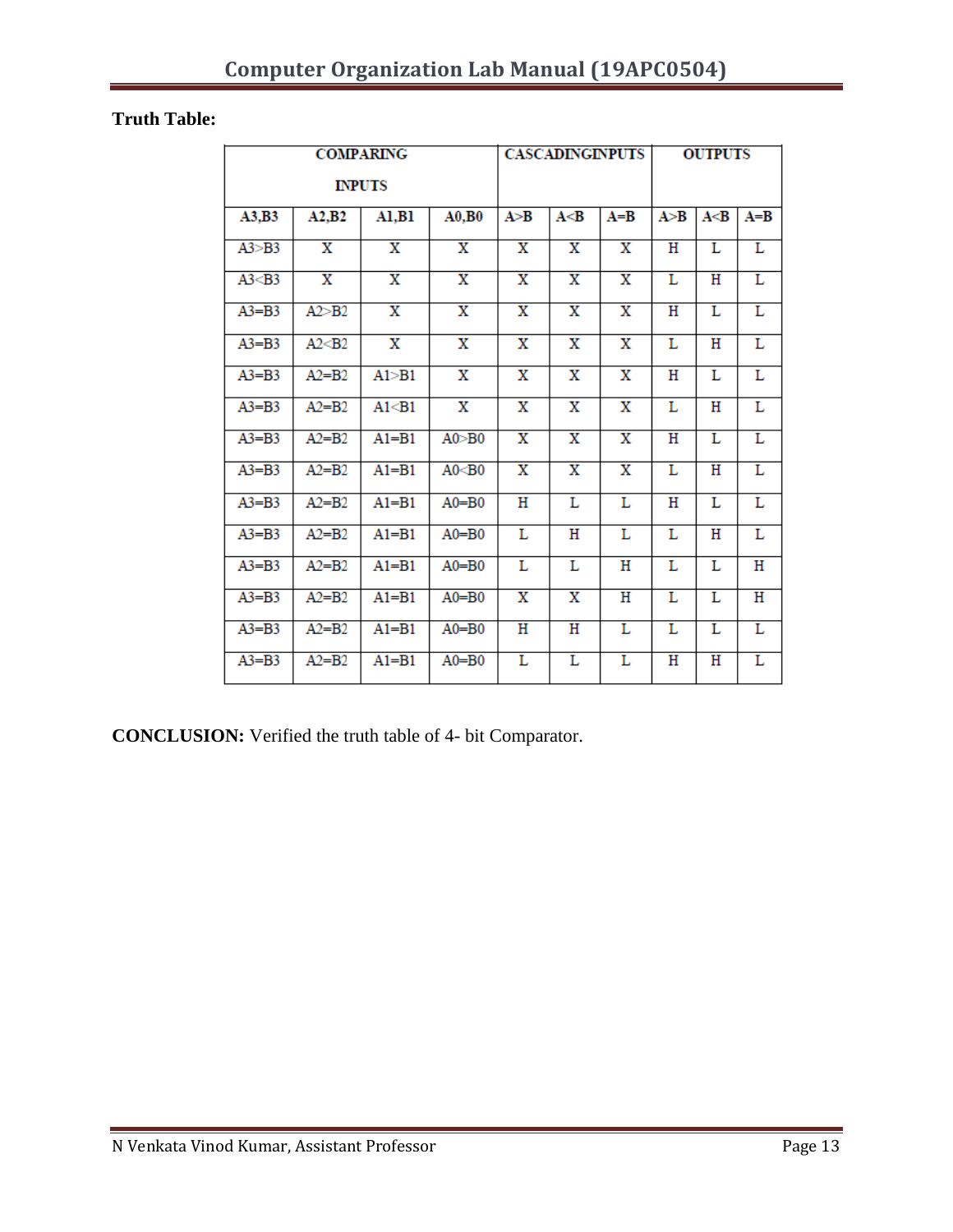# **EXPERIMENT -6 UNIVERSAL SHIFT REGISTER**

**AIM:** To Verify the Truth Table of Universal Shift Register. **THEORY:** 

A register is simply a group of flip flops that can be used to store a binary number. A shift register is a group of flip flops connected such that the binary number can be entered (shifted) into the register and possibly shifted out. There are two ways to shift the data (bits in the binary number) from one place to another. The first method involves shifting the data 1 bit at a time in a serial fashion, beginning with either MSB or LSB. This technique is referred to as serial shifting. These methods involve shifting all the data bits simultaneously and are referring red to as parallel shifting. There are two ways to shift data into a register (serial or parallel) and similarly two ways to shift data out of the register. This leads to the construction off our basic types of registers.

- 1. Serial in–Serial out shift register.
- 2. Serial in–Parallel out shift register.
- 3. Parallel in–Serial out shift register.
- 4. Parallel in–Parallel out shift register.



**Modes of Operation:**

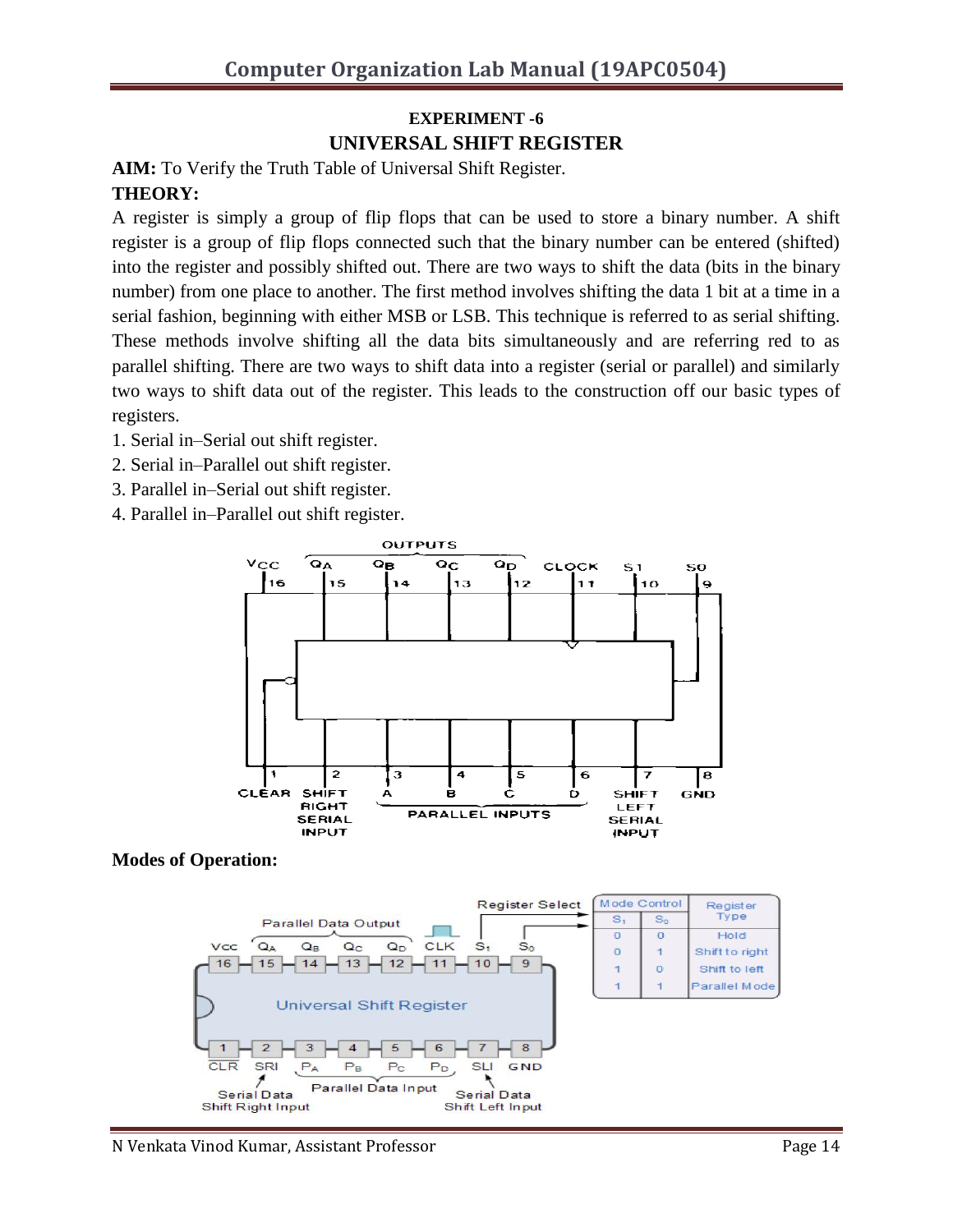### **INTERNAL DIAGRAM OF 74194:**



The 74194 4-bit universal shift register.

## **Block diagram of 4 types of shift registers (n-bit):**

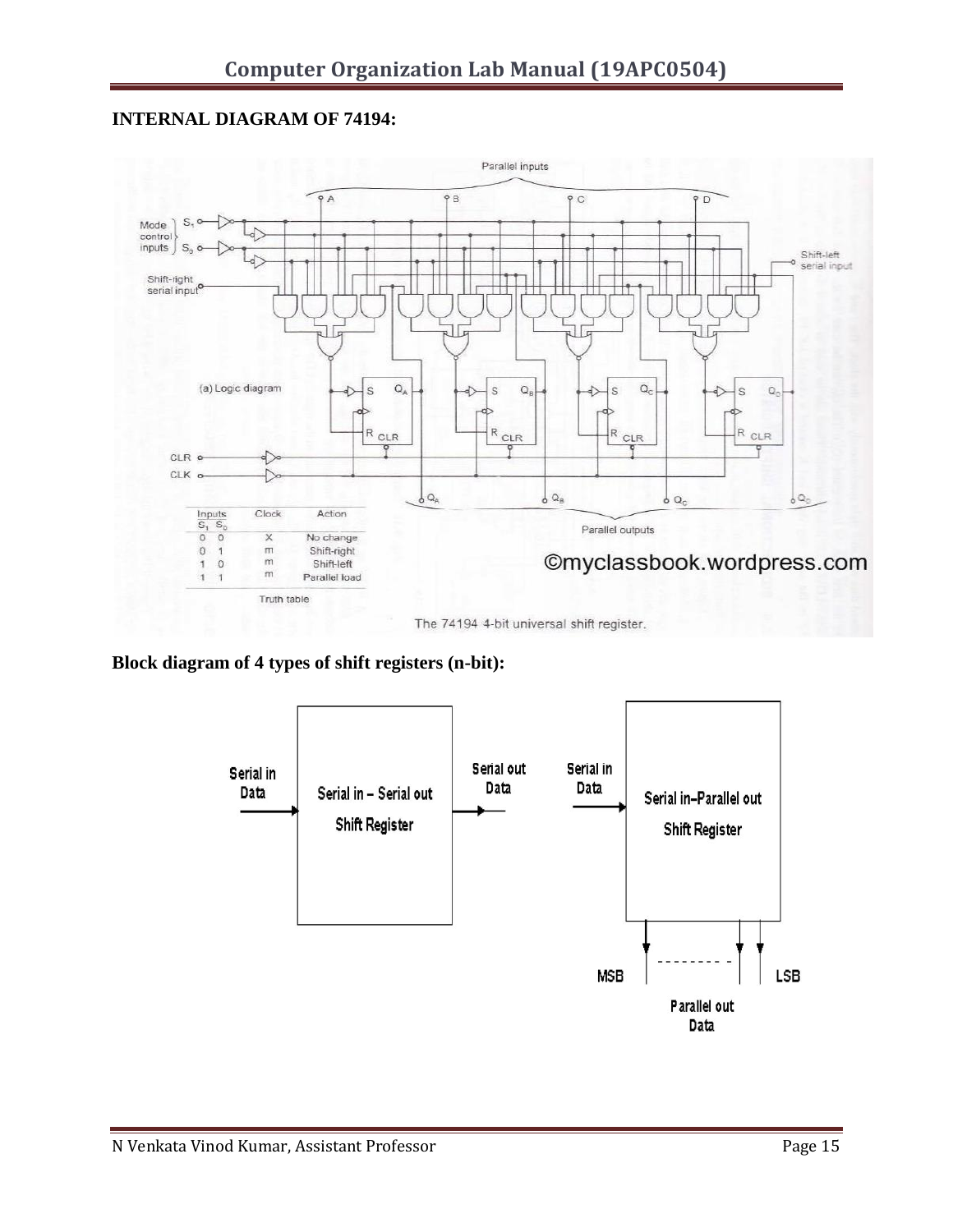

**Truth table:**

| <b>INPUTS</b> |             |                |                          |                         |                         |                       |                       |                         |                         |     | <b>OUTPUTS</b>  |                 |                 |
|---------------|-------------|----------------|--------------------------|-------------------------|-------------------------|-----------------------|-----------------------|-------------------------|-------------------------|-----|-----------------|-----------------|-----------------|
|               | <b>MODE</b> |                | <b>SERIAL</b>            | <b>PARALLEL</b>         |                         |                       |                       |                         |                         |     |                 |                 |                 |
| <b>CLEAR</b>  | Sl          | S <sub>0</sub> | <b>CLOCK</b>             | <b>LEFT</b>             | <b>RIGHT</b>            | A                     | B                     | С                       | D                       | QA  | QB              | QC              | QD              |
| Η             | х           | X              |                          | x                       | х                       | x                     | X                     | х                       | X                       | QA0 | QB <sub>0</sub> | QC <sub>0</sub> | QD <sub>0</sub> |
| Η             | Н           | Н              | 」                        | x                       | х                       | a                     | b                     | c                       | d                       | a   | b               | c               | d               |
| Η             | L           | Η              | 」                        | x                       | Η                       | x                     | X                     | х                       | х                       | Η   | QAn             | QBn             | QCn             |
| Η             | L           | Н              | $\overline{\phantom{a}}$ | x                       | L                       | X                     | X                     | х                       | X                       | L   | QAn             | QBn             | QCn             |
| Η             | Η           | L              | $\Gamma$                 | Η                       | х                       | х                     | X                     | X                       | х                       | QBn | QCn             | QDn             | Η               |
| Η             | Η           | L              | $\Gamma$                 | L                       | х                       | x                     | X                     | х                       | х                       | QBn | QCn             | QDn             | L               |
| Η             | L           | L              | $\overline{\textbf{x}}$  | $\overline{\textbf{x}}$ | $\overline{\textbf{x}}$ | $\overline{\text{X}}$ | $\overline{\text{x}}$ | $\overline{\textbf{x}}$ | $\overline{\textbf{x}}$ | QA0 | QB <sub>0</sub> | QC <sub>0</sub> | Q <sub>D0</sub> |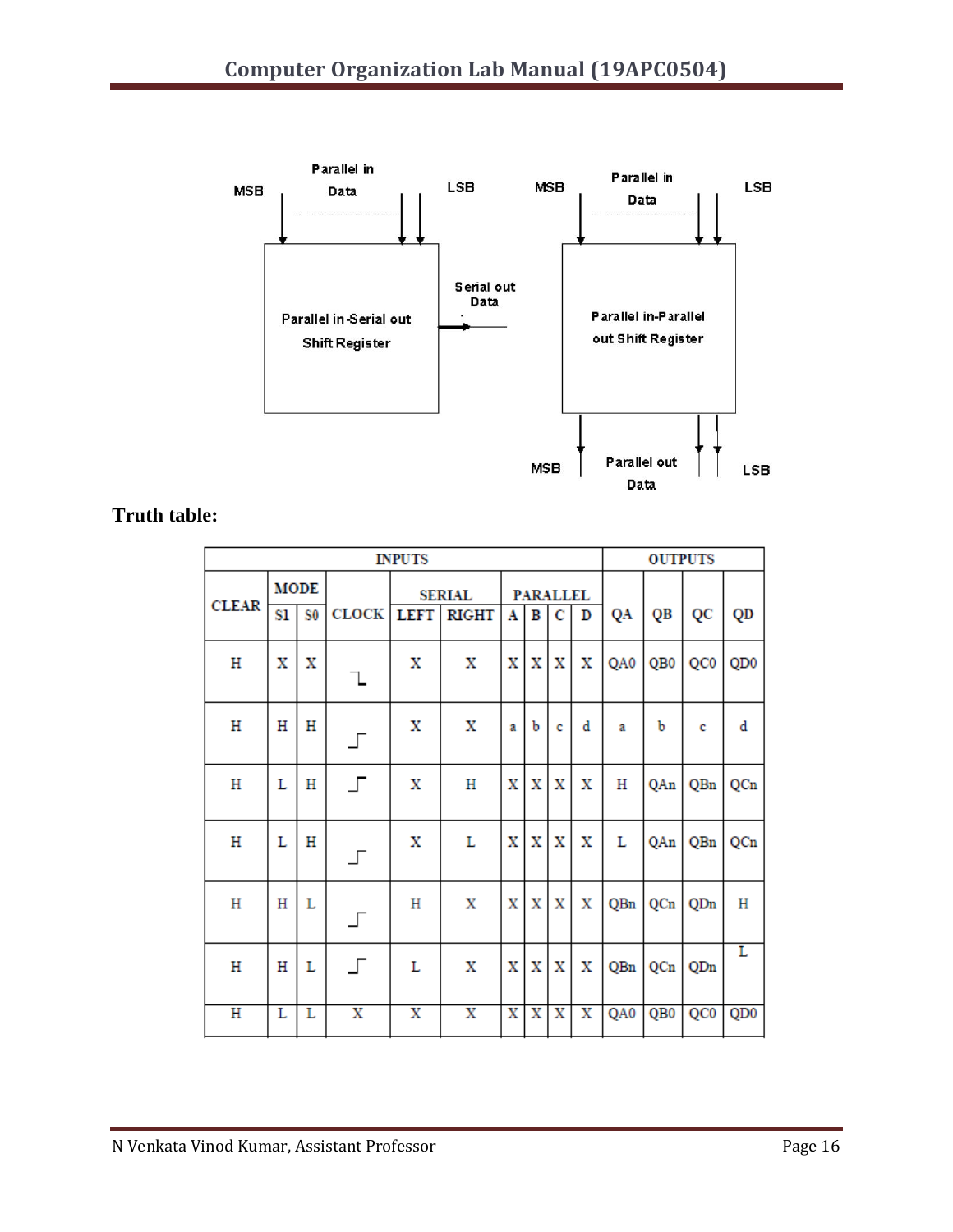## **PROCEDURE:**

- 1. Derive the wiring diagram.
- 2. Connect Input terminals to the Logic Input Sockets.

3. S1,S0, SERIAL LEFT,SERIAL RIGHT,PARALLEL DATA-A,B,C and D to Logic Input Sockets.

- 4. Connect CLEAR to VCC.
- 5. Connect External Clock to the CLOCK Terminal.
- 6. Connect QA, QB, QC and QD to the Logic Output terminals.
- 7. Observe output changes at O/P Terminals with given Truth Table.

**CONCLUSION:** Verified the Truth Table of Universal Shift Register.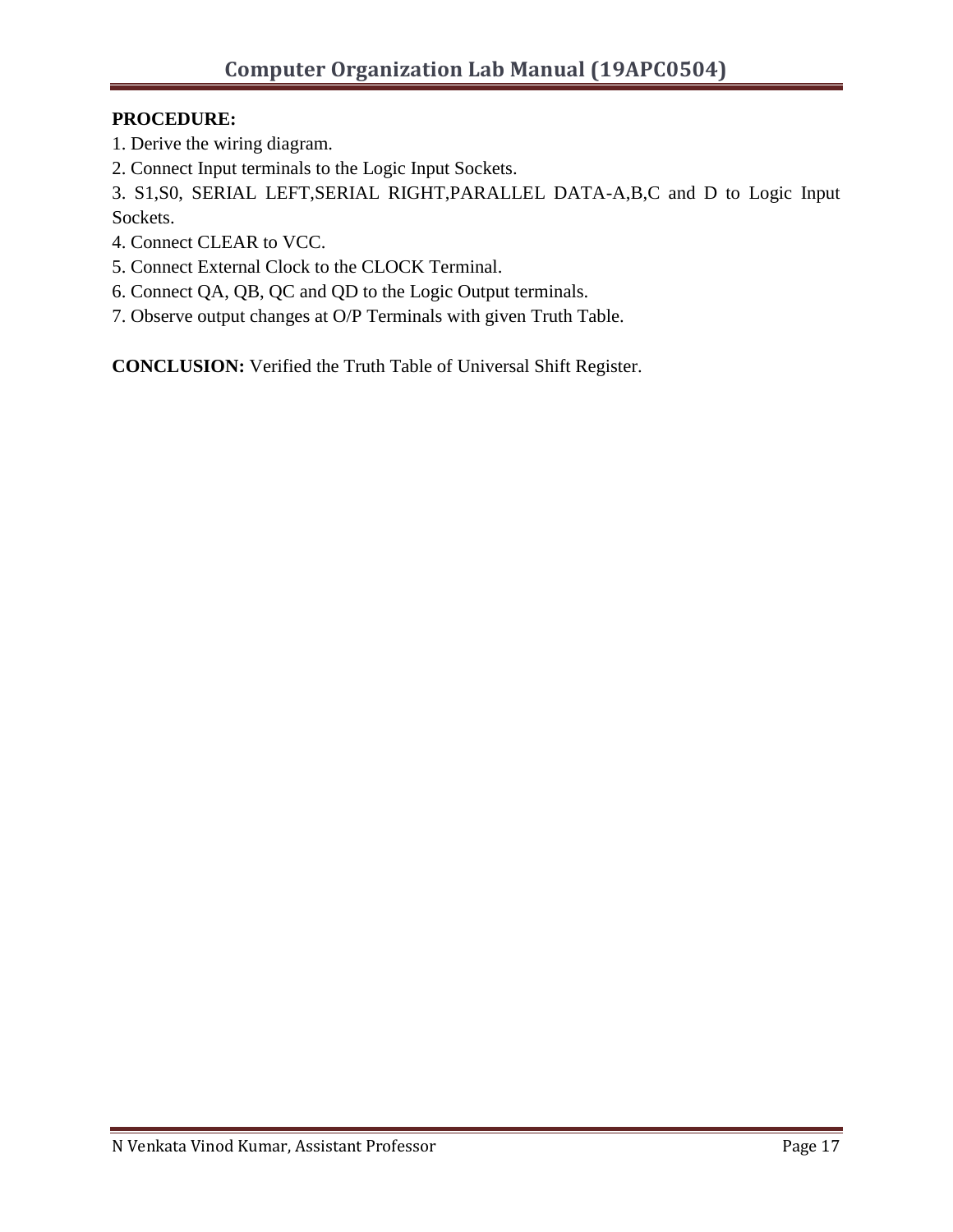# **EXPERIMENT -7 DECADE COUNTER**

**AIM:** To Verify The Truth Table Of Decade Counter. **THEORY:** 

The counters four outputs are design at ed by the letter symbol Q with a numeric sub script equal to the binary weight of the corresponding bit in the BCD counter circuits code. So, for example, QA, QB, QC and QD. The 74LS90 counting sequence is triggered on the negative going edge of the clock signal, that is when the clock signal CLK goes from logic 1 (HIGH) to logic 0 (LOW). The additional input pins R1 and R2 are counter "reset" pins while inputs S1 and S2 are "set" pins. When connected to logic 1, the Reset inputs R1 and R2 reset the counter back to zero, 0 (0000), and when the Set inputs S1 and S2 are connected to logic 1, they Set the counter to maximum, or 9 (1001) regardless of the actual count number or position.

As we said before, the 74LS90 counter consists of a divide-by-2 counter and a divide-by-5 counter with in the same package. Then we can use counter to produce a divide-by-2 frequency counter only, adivide-by-5 frequency counter only or the two together to produce our desired divide-by-10 BCD counter. With the four flip-flops making up the divide-by-5 counter section disabled, if a clock signal is applied to input pin 14 (CLKA) and the output taken from pin 12(QA), we can produce a standard divide-by-2 binary counter for use in Pin Diagram circuits as shown below.

#### **Pin Diagram of 7490IC is as below:**

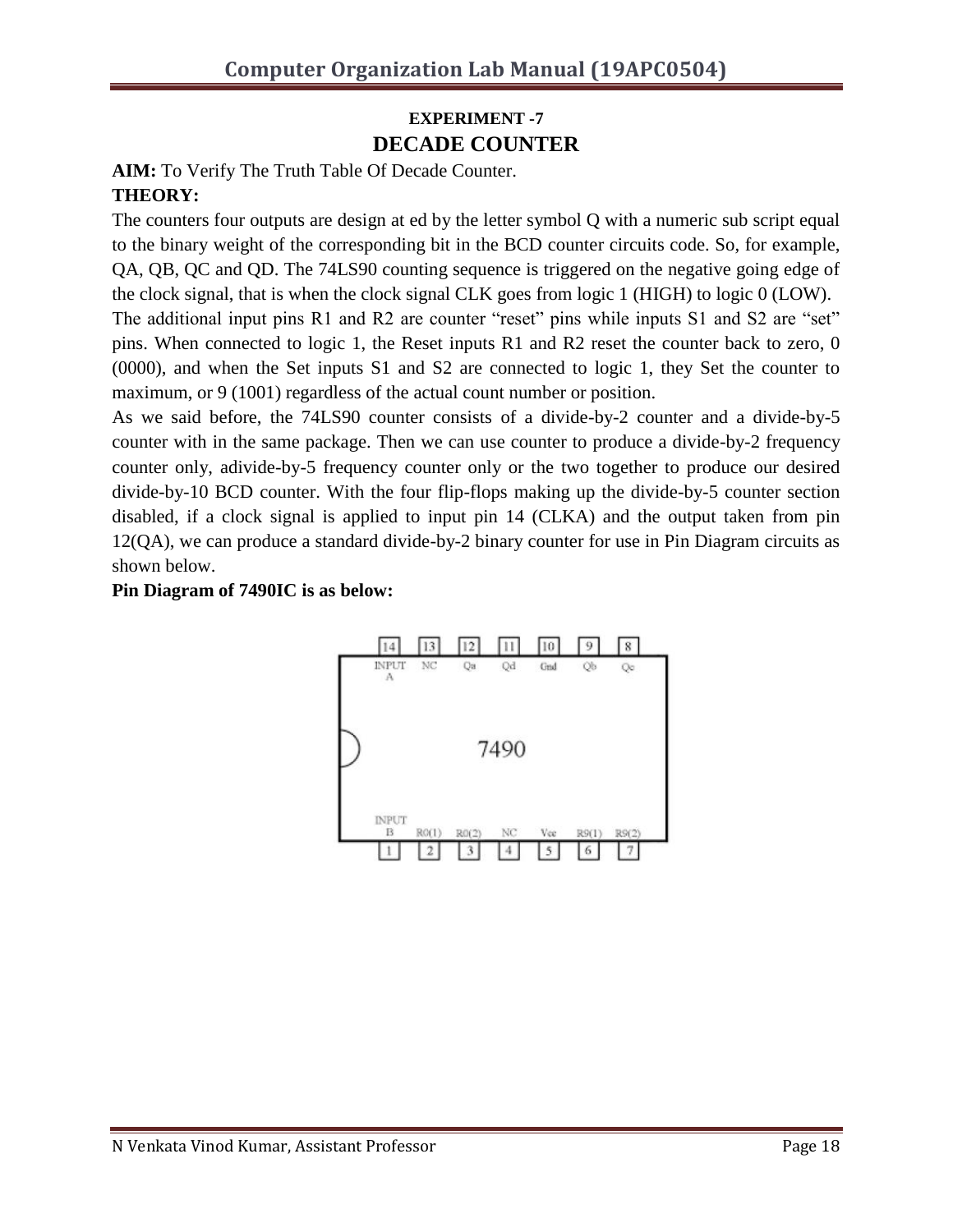

Fig10. The basic internal structure of IC 7490



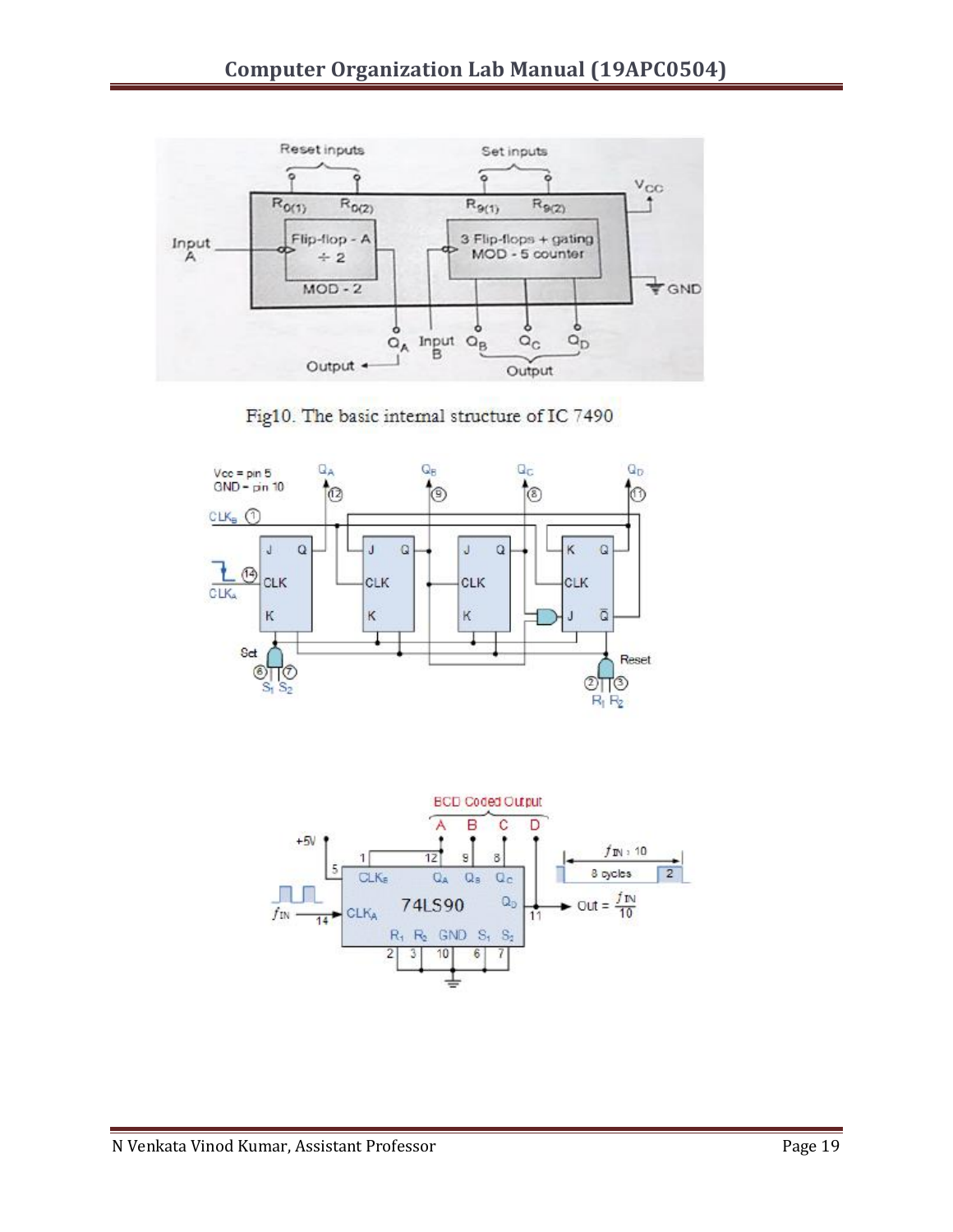## **PROCEDURE:**

1. Connect inputs RESET0 (pin2), RESET0 (pin3), R3, R2 to the inputs witches and Qa, Qb, Qc, Qd to the outputs witches.

- 2. Connect Clock A to clock pulse.
- 3. Connect Clock B to Qa.
- 4. Feed the logic signal either H/L as shown in the truth table.
- 5. Monitor the outputs Qa,Qb,Qc,Qd.
- 6. Verify the truth table.

#### **TRUTHTABLE:**

|                         | <b>ResetI/p</b>         |                |                | <b>Outputs</b> |    |              |    |  |  |  |  |
|-------------------------|-------------------------|----------------|----------------|----------------|----|--------------|----|--|--|--|--|
| <b>RESET0</b><br>(pin2) | <b>RESET0</b><br>(pin3) | R <sub>3</sub> | R <sub>2</sub> | Qd             | Qc | Qb           | Qa |  |  |  |  |
| Η                       | Η                       | L              | X              | L              | L  | L            | L  |  |  |  |  |
| $\bf H$                 | $\bf H$                 | X              | L              | L              | L  | L            | L  |  |  |  |  |
| X                       | X                       | Η              | Н              | Η              | L  | L            | Η  |  |  |  |  |
| X                       | L                       | X              | L              |                |    | <b>COUNT</b> |    |  |  |  |  |
| L                       | X                       | L              | X              | <b>COUNT</b>   |    |              |    |  |  |  |  |
| L                       | X                       | X              | L              | <b>COUNT</b>   |    |              |    |  |  |  |  |
| X                       | L                       | L              | X              | <b>COUNT</b>   |    |              |    |  |  |  |  |

**Conclusion:** Hence verified the truth table of Decade Counter.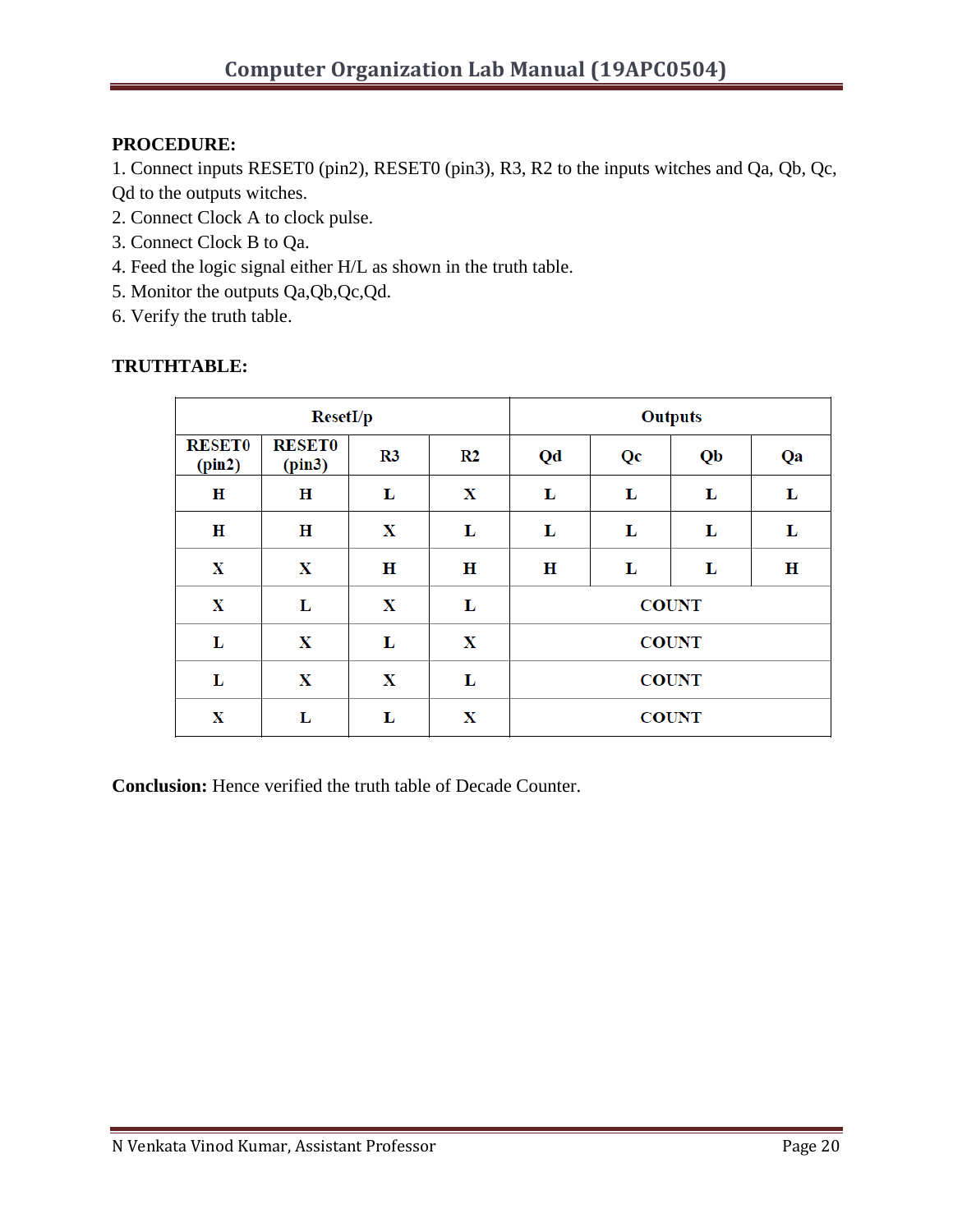# **PART-2**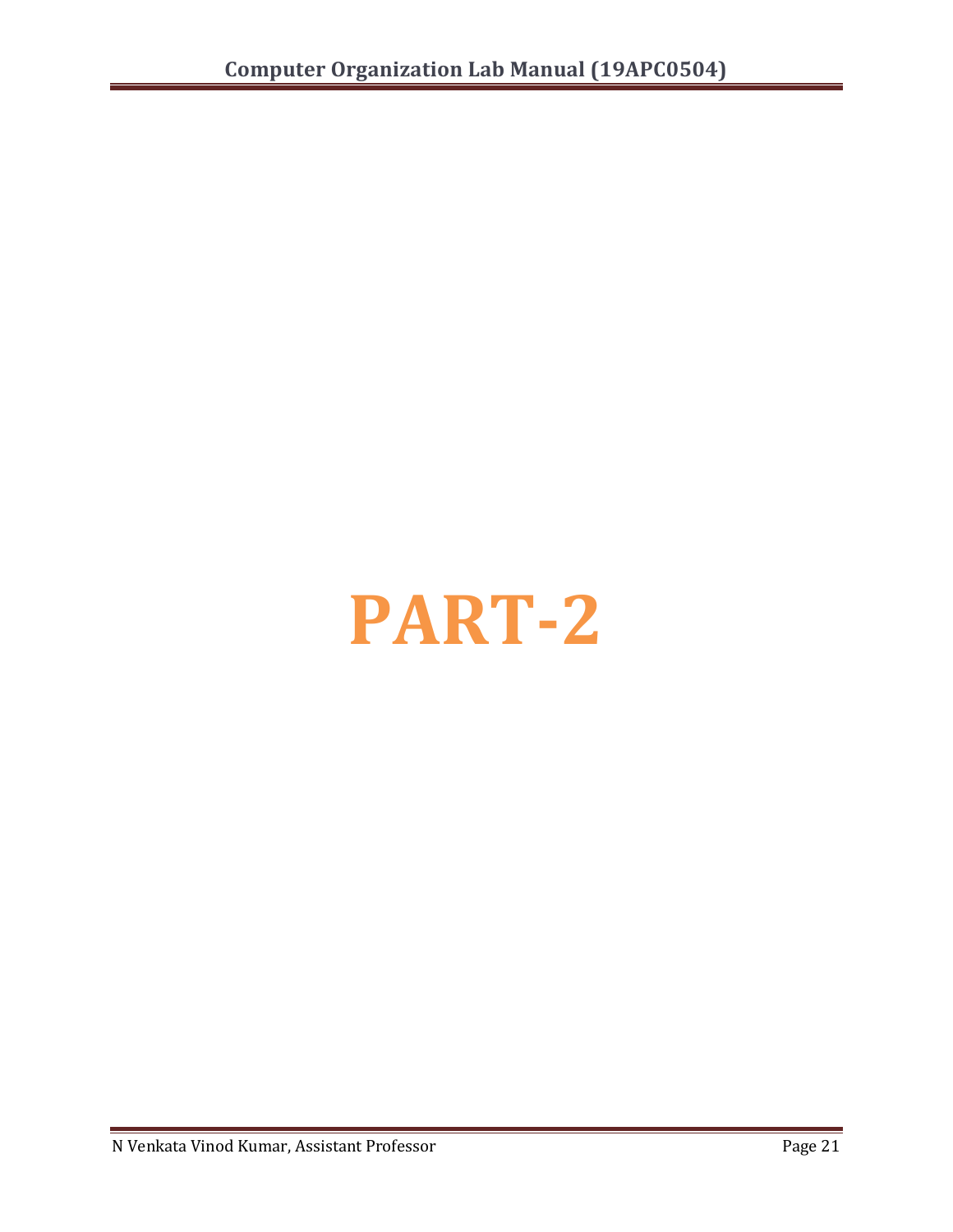## **Program 1: Implement a C program to convert a Hexadecimal, octal, and binary number to decimal number vice versa.**

#### **/\*convert decimal to binary\*/**

```
#include<stdio.h>
#include<conio.h>
void main()
{
long int num,i,j,bnum=0,dnum;
clrscr();
printf("\nEnter a decimal number : ");
scanf("%ld",&num);
dnum=num;
i=1:
for(j=num; j>0; j=j/2)
{
       bnum=bnum+(num\%2)*i;i=i*10;num=num/2;
}
printf("\n The binary of %ld is %ld",dnum,bnum);
getch();
}
```
## **Output:**

Enter a decimal number : 25 The binary of 25 is 11001

#### **/\*convert decimal to octal number\*/**

```
#include<stdio.h>
#include<conio.h>
void main()
{
long int num,i,j,octnum=0,dnum;
clrscr();
printf("\nEnter a number : ");
scanf("%ld",&num);
dnum=num;
i=1;
for(j=num; j>0; j=j/8)
```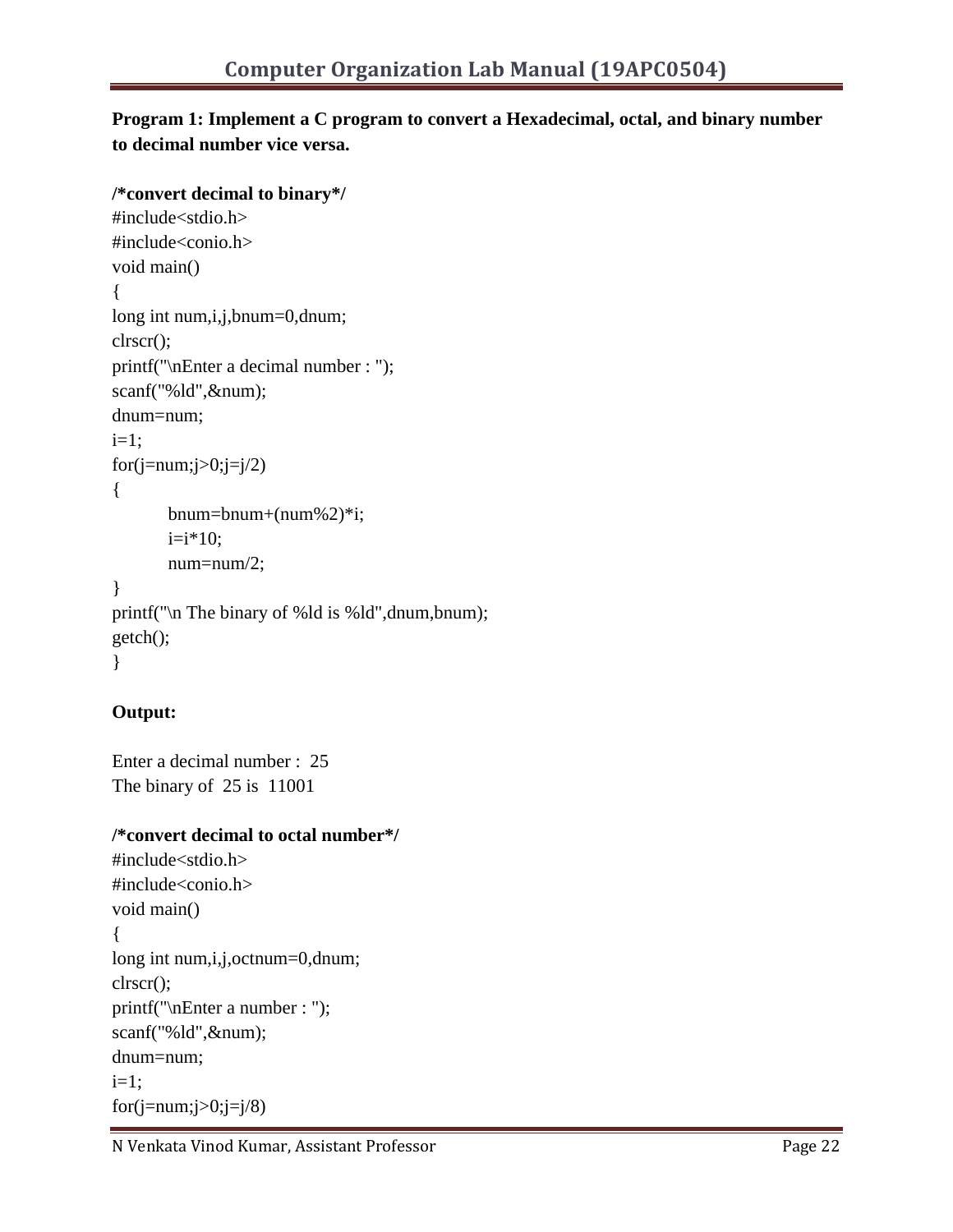```
{
      octnum=octnum+(num%8)*i;
      i=i*10;num=num/8;
}
printf("\n The Octal of %ld is %ld",dnum,octnum);
getch();
}
```
## **Output:**

```
Enter a number : 79
The Octal of 79 is 117
```
## **/\* convert number from decimal to hexadecimal\*/**

```
#include<stdio.h>
#include<conio.h>
void main()
{
long int dnum,rem,q,dn=0,i,j,temp;
char ch;
clrscr();
printf("\nEnter a decimal number : ");
scanf("%ld",&dnum);
q=dnum;
for(i=q;i>0;i=i/16)
{
       temp=i\%16;if(temp<10)
              temp=temp+48;
       else
              temp=temp+55;
       dn=dn*100+temp;
}
printf("\nThe equivalent hexadecimal number is : ");
for(j=dn; j>0; j=j/100)
{
       ch=j%100;
       printf("%c",ch);
}
printf("\ln");
```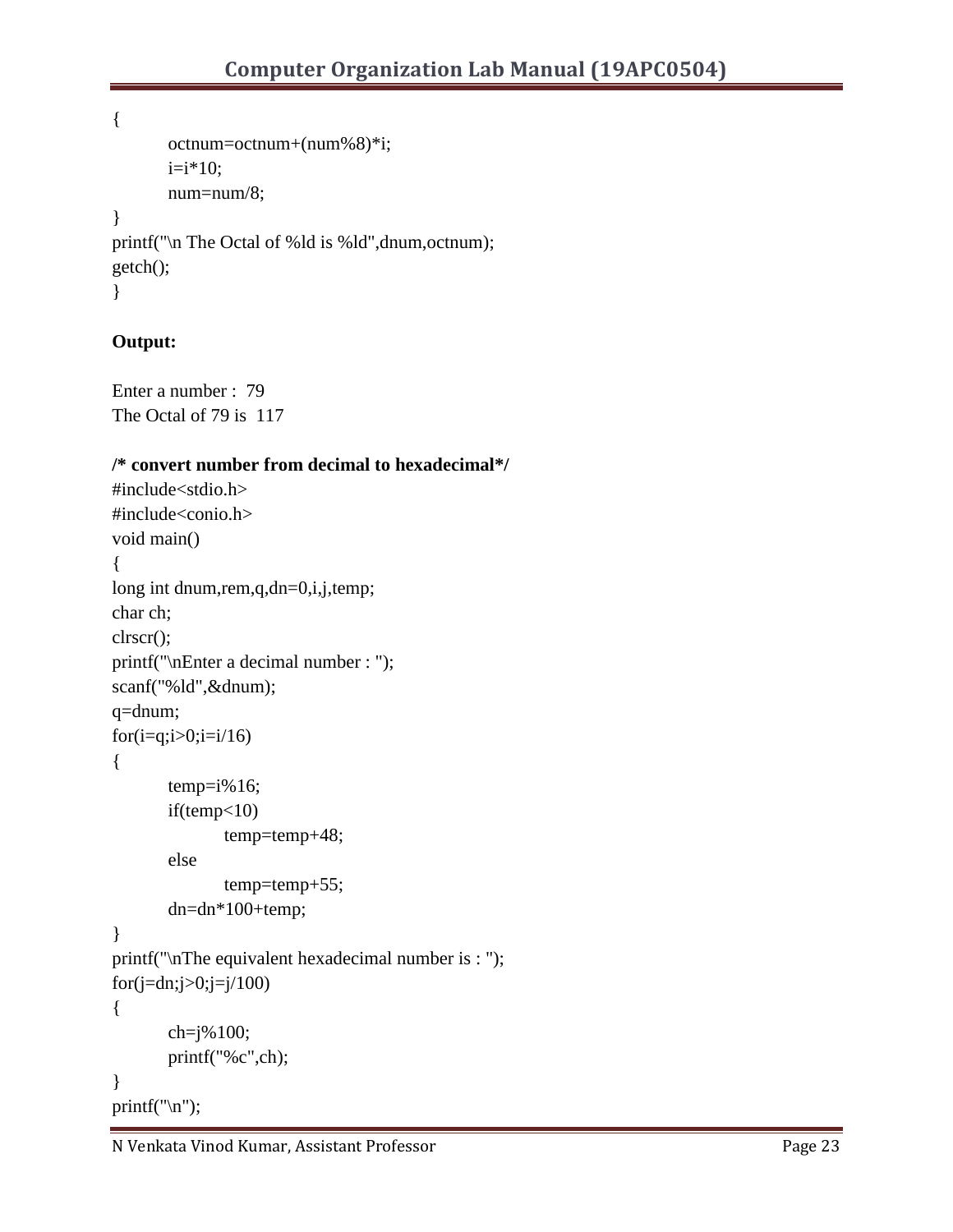```
getch();
}
```
## **Output:**

Enter a decimal number : 79 The equivalent hexadecimal number is : 4F

Enter a decimal number : 775 The equivalent hexadecimal number is : 307

### **/\*convert binary number to decimal\*/**

```
#include<stdio.h>
#include<conio.h>
#include<math.h>
void main()
{
long int bnum;
long int decnum=0,i=0,d;
clrscr();
printf("\nEnter the binary number : ");
scanf("%ld",&bnum);
while(bnum!=0)
{
       d=bnum%10;
       deenum = deenum + d * pow(2,i);bnum=bnum/10;
       i_{++};
}
printf("\nThe equivalent decimal number is : %ld",decnum);
getch();
}
```
## **Output:**

Enter the binary number : 1010100 The equivalent decimal number is : 84

## **/\*convert octal number to decimal number\*/** #include<stdio.h> #include<conio.h>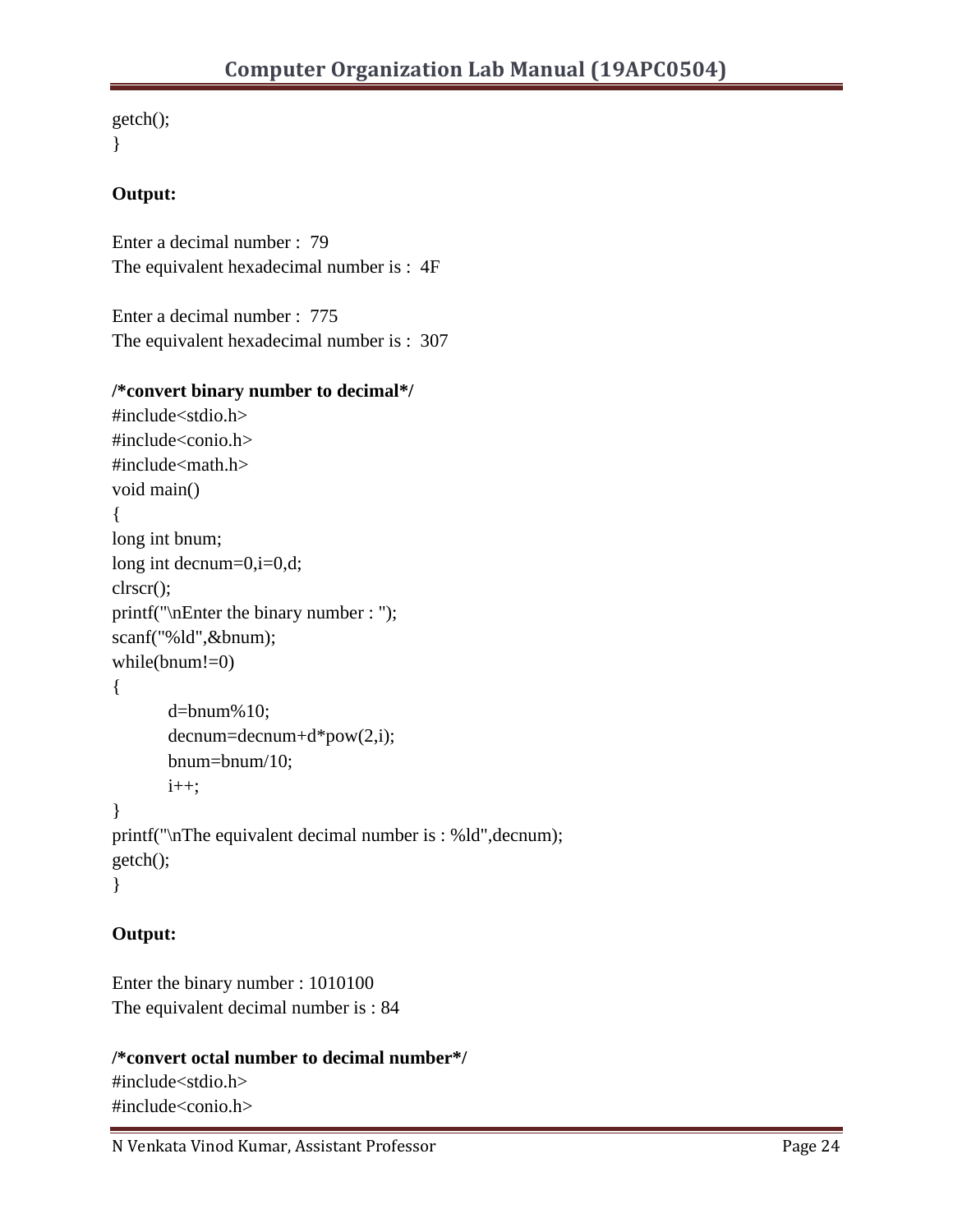```
#include<math.h>
void main()
{
int num,decnum=0,i=0,rem;
clrscr();
printf("\nEnter an octal number(using the digits 0---7) : ");
scanf("%d",&num);
while(num!=0)
{
      rem=num%10;
       decnum=decnum+rem*pow(8,i);
       num=num/10;
      i++;}
printf("\nThe equivalent decimal number is : %d",decnum);
getch();
}
```
## **Output:**

Enter an octal number(using the digits 0---7) : 745 The equivalent decimal number is : 485

Enter an octal number(using the digits 0---7) : 25 The equivalent decimal number is : 21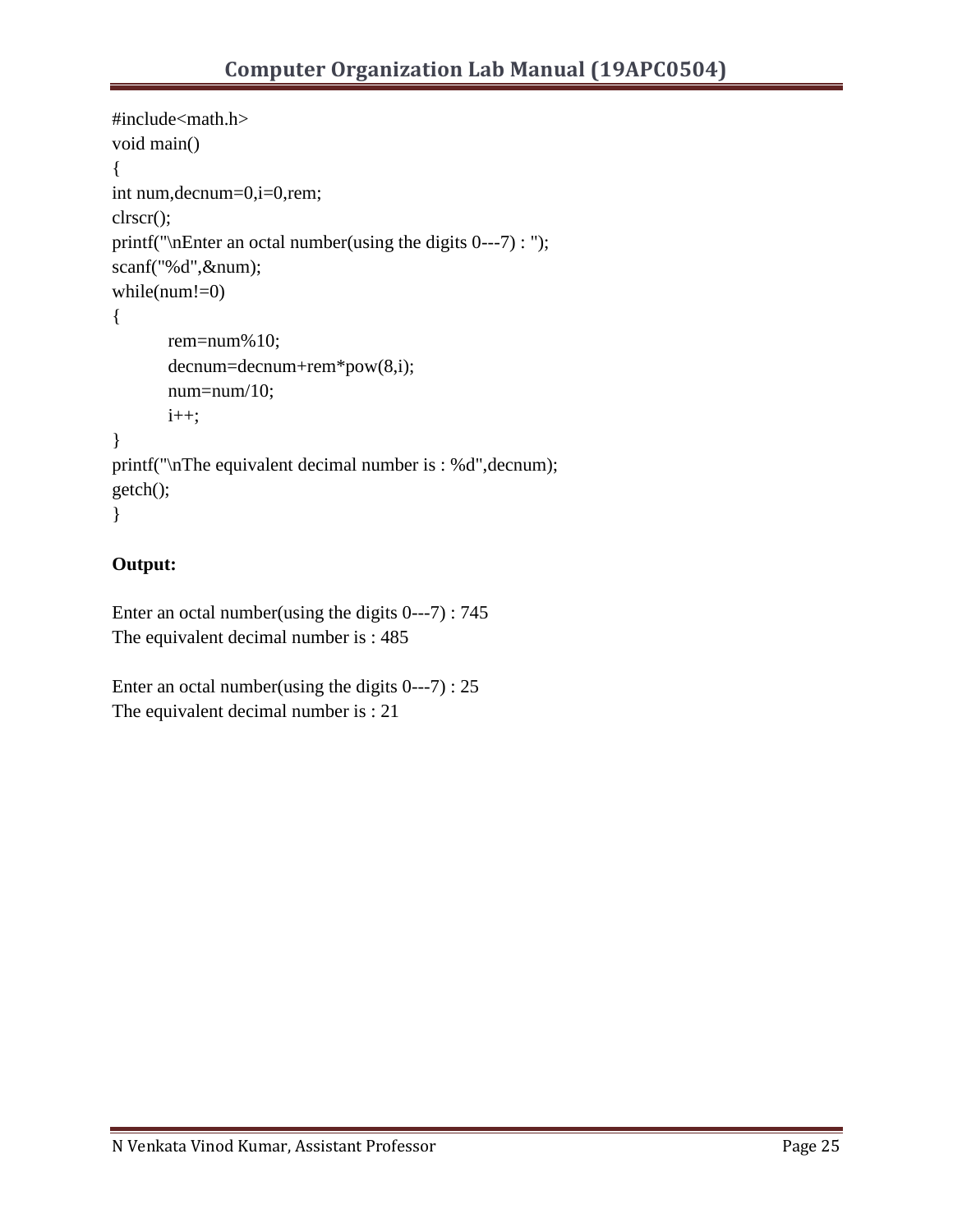## **2. Binary Addition & Subtraction:**

Aim: To write C program for sum of two binary numbers Source Code:

```
#include <stdio.h>
#include <conio.h>
\#include \langle \text{math.h}\rangleint c = 0,numa[8]={0},numb[8]={0},diff[8]={0},sum[8]={0};
void add();
void sub();
void main()
{
        int ch,i;
        do
       {
       for(i=0; i<8; i++)
                       {
               numa[i] = 0;\text{numb}[i] = 0;diff[i] = 0;
               sum[i] = 0; }
       c = 0:
        printf("\tADDITION-SUBTRACTION USING TWO'S COMPLEMENT");
        printf("\n1.ADD\n2.SUBTRACT\nEnter your choice: ");
        scanf("%d",&ch);
                switch(ch){
                       case 1: add();
                               break;
                       case 2: sub();
                               break;
                       default: printf("\nInvalid Choice: ");
 }
        printf("\nPress 1 to Continue...");
        scanf("%d",&ch);
       \text{while}(\text{ch} == 1);}
void add(){
        int i;
```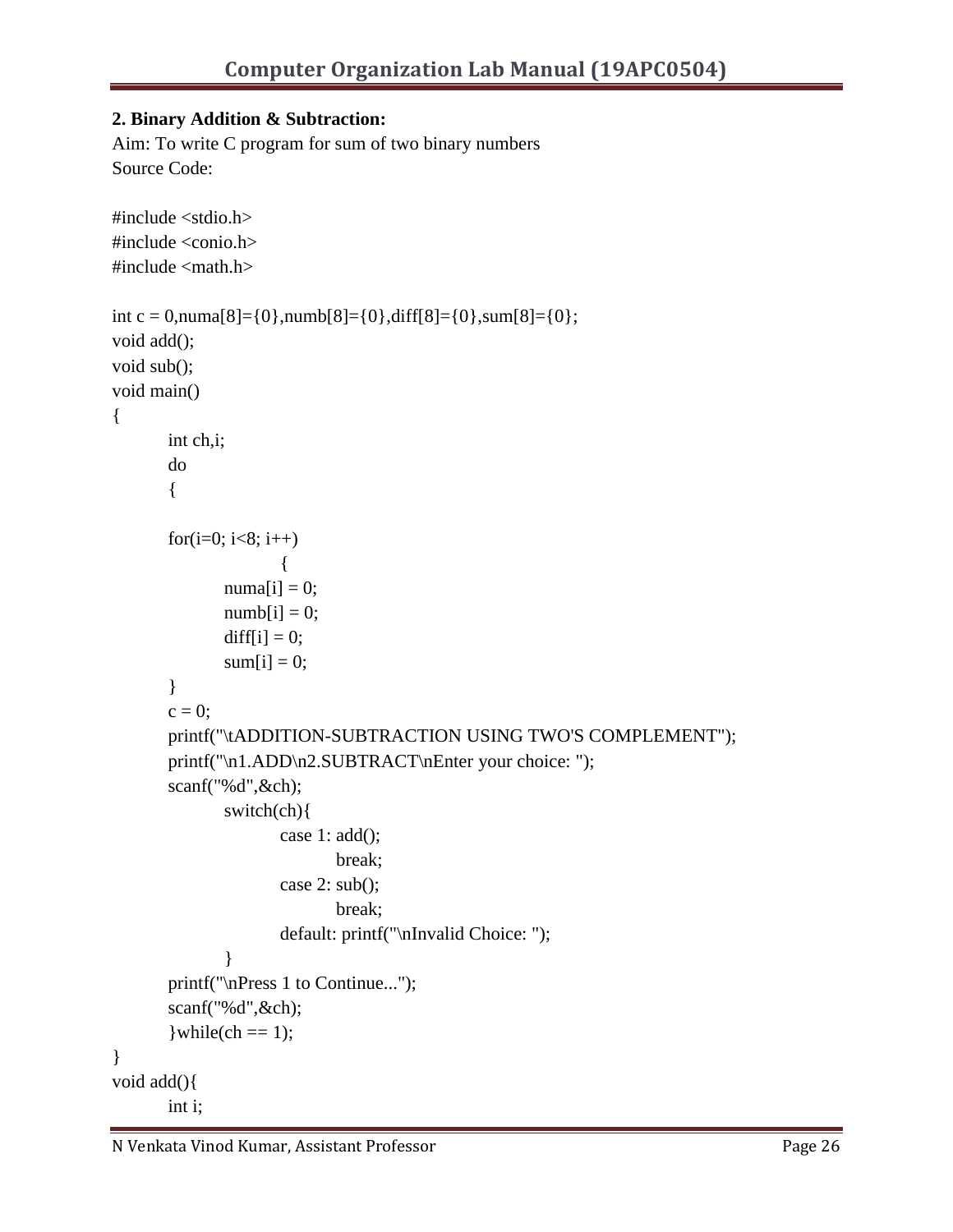```
printf("\nEnter two 8-bit binary numbers\n");
        printf("\nEnter first number: ");
       for(i = 0; i < 8; i++)
                      {
                scanf("%d",&numa[i]);
        }
        printf("\nEnter second number: ");
       for(i = 0; i < 8; i++){
                scanf("%d",&numb[i]);
        }
       for(i = 7; i >= 0; i-j{
              sum[i] = numa[i] + numb[i] + c;if(sum[i]>=2){
                      c = 1; }
                else
                      c = 0;
               sum[i] = sum[i]\%2; }
        printf("\nSum is: ");
       for(i = 0; i < 8; i++){
               printf("%d",sum[i]);
        }
void sub()
        int i;
       printf("\nEnter two 8-bit binary numbers\n");
        printf("\nEnter first number: ");
       for(i = 0; i < 8; i++){
                scanf("%d",&numa[i]);
        }
        printf("\nEnter second number: ");
       for(i = 0; i < 8; i++){
                scanf("%d",&numb[i]);
        }
       for(i = 7; i >= 0; i-j{
               diff[i] = numa[i] - numb[i];if(diff[i] < 0){
                      numa[i-1] = numa[i-1] - 1; }
```
}

{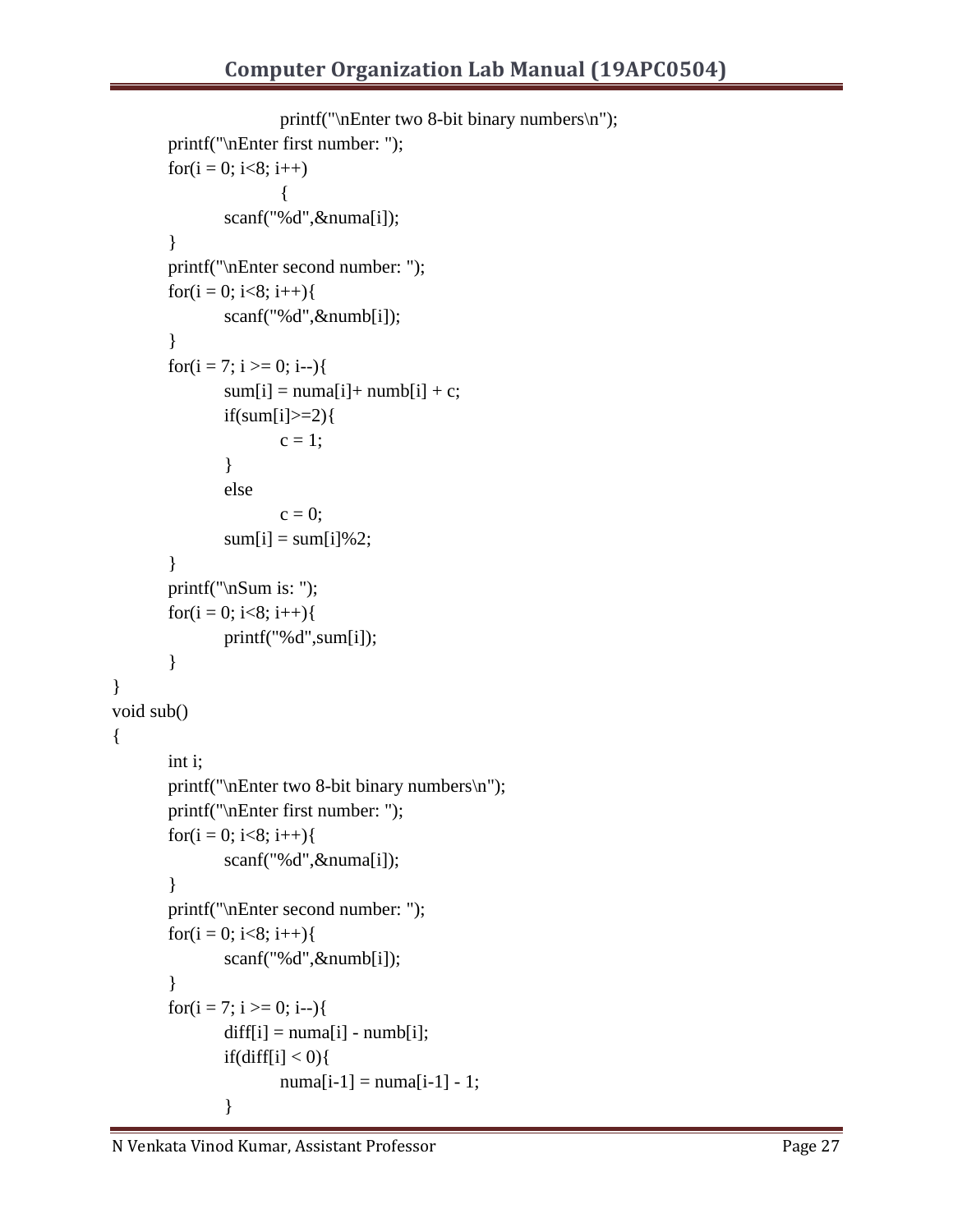```
diff[i] = fabs(df[i]%2);
         }
         printf("\nDifference is: ");
        for(i = 0; i < 8; i++){
                 printf("%d",diff[i]);
         }
}
```
## **Task 3: Implement a C program to perform Multiplication of two binary numbers**

```
#include <stdio.h>
int binaryproduct(int, int);
int main()
{
  long binary1, binary2, multiply = 0;
  int digit, factor = 1;
   printf("Enter the first binary number: ");
   scanf("%ld", &binary1);
   printf("Enter the second binary number: ");
   scanf("%ld", &binary2);
  while (binary2 != 0)
   {
     digit = binary2 % 10;
     if (digit == 1) {
       binary1 = binary1 * factor;multiply = binaryproduct(binary1, multiply);
      }
      else
       binary1 = binary1 * factor;binary2 = binary2 / 10;
     factor = 10;
   }
   printf("Product of two binary numbers: %ld", multiply);
   return 0;
}
```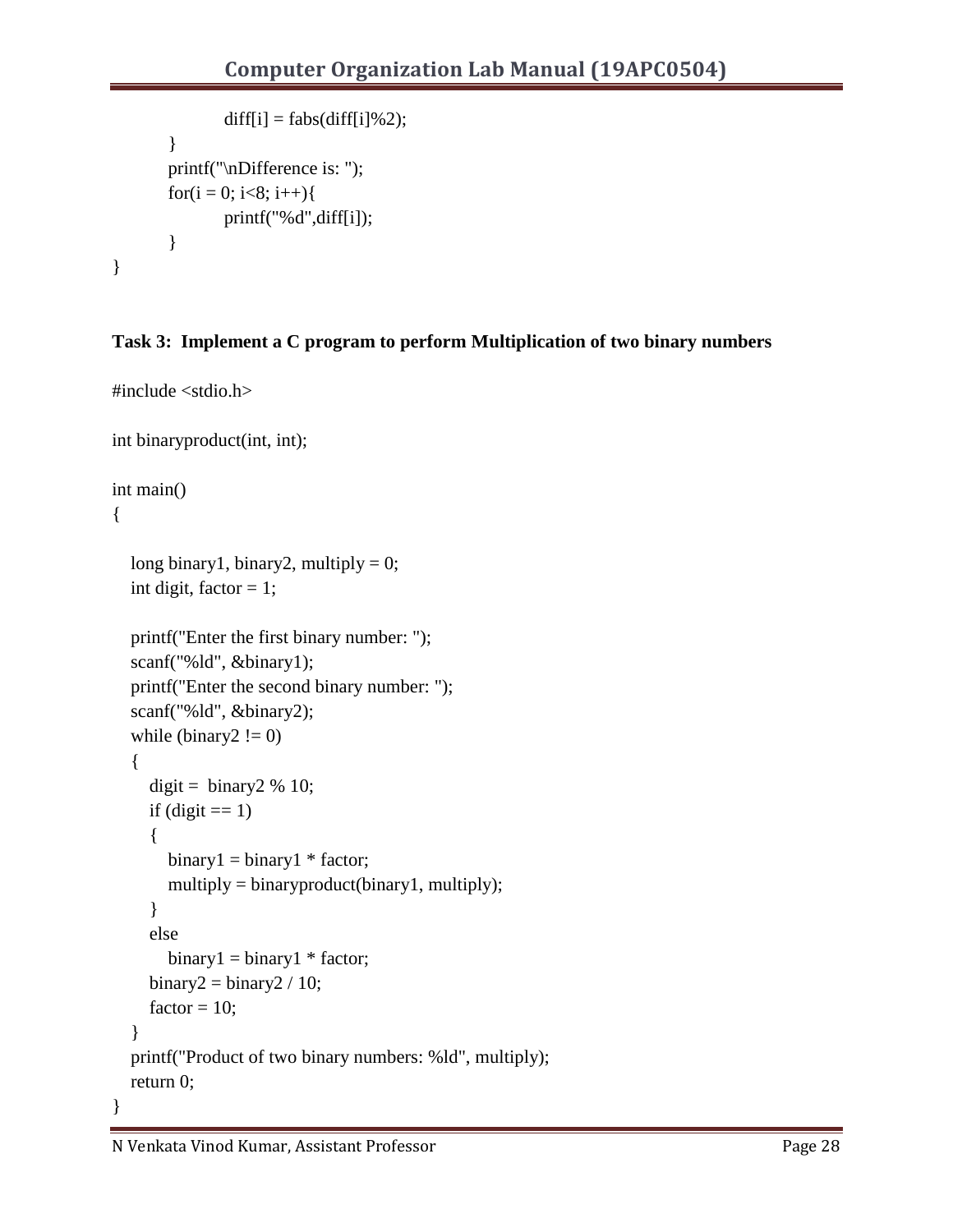```
int binaryproduct(int binary1, int binary2)
{
  int i = 0, remainder = 0, sum[20];
  int binaryprod = 0;
  while (binary1 != 0 || binary2 != 0)
   {
     sum[i++] =(binary1 % 10 + \text{binary2} % 10 + \text{remainder}) % 2;
     remainder = (binary 1 % 10 + \text{binary2} % 10 + \text{remainder}) / 2;
     binary1 = binary1 / 10;binary2 = binary2 / 10; }
  if (remainder != 0)
     sum[i++] = remainder;
   --i;
  while (i \geq 0)binaryprod = binaryprod * 10 + sum[i-];
   return binaryprod;
}
```
## **Task 4: Multiplication of two binary numbers (signed) using Booth's Algorithms.**

```
#include <stdio.h>
#include <math.h>
int a = 0,b = 0, c = 0, a1 = 0, b1 = 0, com[5] = { 1, 0, 0, 0, 0};
int anum[5] = {0}, anumcp[5] = {0}, bnum[5] = {0};
int acomp[5] = {0}, bcomp[5] = {0}, pro[5] = {0}, res[5] = {0};
void binary(){
        a1 = fabs(a);b1 = fabs(b); int r, r2, i, temp;
         for (i = 0; i < 5; i++)r = a1 \% 2;a1 = a1 / 2;
                        r2 = b1 \% 2;
```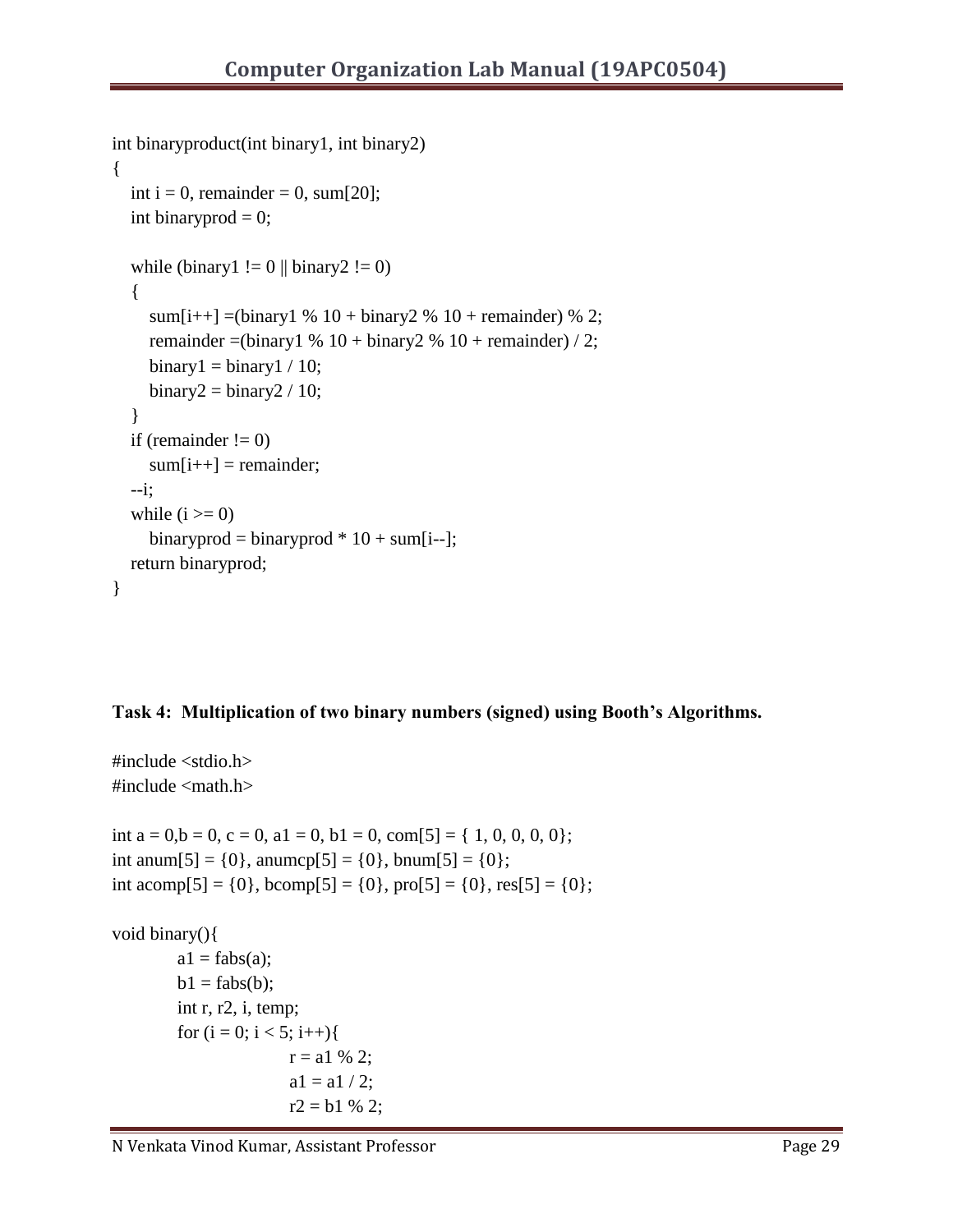```
b1 = b1 / 2;anum[i] = r;anumcp[i] = r;bnum[i] = r2;
                if(r2 == 0)bcomp[i] = 1; }
                if(r == 0){
                               acomp[i] = 1; }
  }
//part for two's complementing
c = 0;for (i = 0; i < 5; i++){
                res[i] = com[i] + bcomp[i] + c;if(res[i] >= 2){
                               c = 1;
                 }
                 else
                               c = 0;res[i] = res[i] \% 2; }
for (i = 4; i >= 0; i-)bcomp[i] = res[i];}
//in case of negative inputs
if (a < 0){
       c = 0;for (i = 4; i >= 0; i-)res[i] = 0; }
 for ( i = 0; i < 5; i++){
                res[i] = com[i] + acomp[i] + c;if (res[i] > = 2){
                               c = 1; }
                 else
                               c = 0;res[i] = res[i]\%2; }
 for (i = 4; i >= 0; i-)
```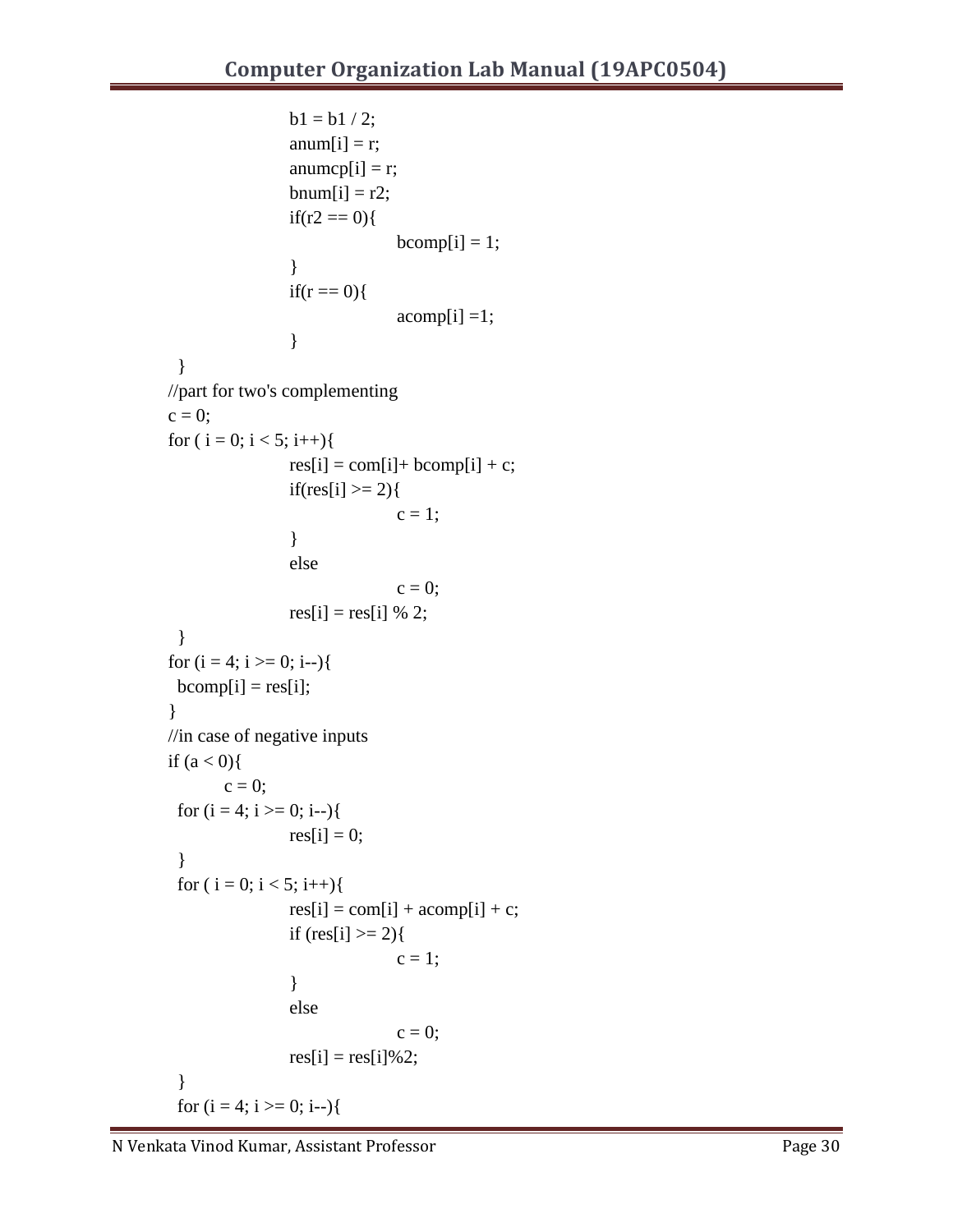```
anum[i] = res[i];anumcp[i] = res[i]; }
       }
       if(b < 0)for (i = 0; i < 5; i++)temp = bunum[i];bnum[i] = bcomp[i];bcomp[i] = temp; }
        }
}
void add(int num[]){
        int i;
        c = 0;for (i = 0; i < 5; i++)res[i] = proj[i] + num[i] + c;if (res[i] > = 2){
                                       c = 1;
                         }
                         else{
                                       c = 0; } 
                        res[i] = res[i]\%2; }
        for (i = 4; i >= 0; i-)proj[i] = res[i];printf("%d",pro[i]);
          }
       printf(":");
       for (i = 4; i >= 0; i-) printf("%d", anumcp[i]);
          }
}
void arshift(){//for arithmetic shift right
        int temp = proj(4], temp2 = proj(0], i;
        for (i = 1; i < 5; i++) {//shift the MSB of product
                proj[i-1] = proj[i];}
        proj(4] = temp;
```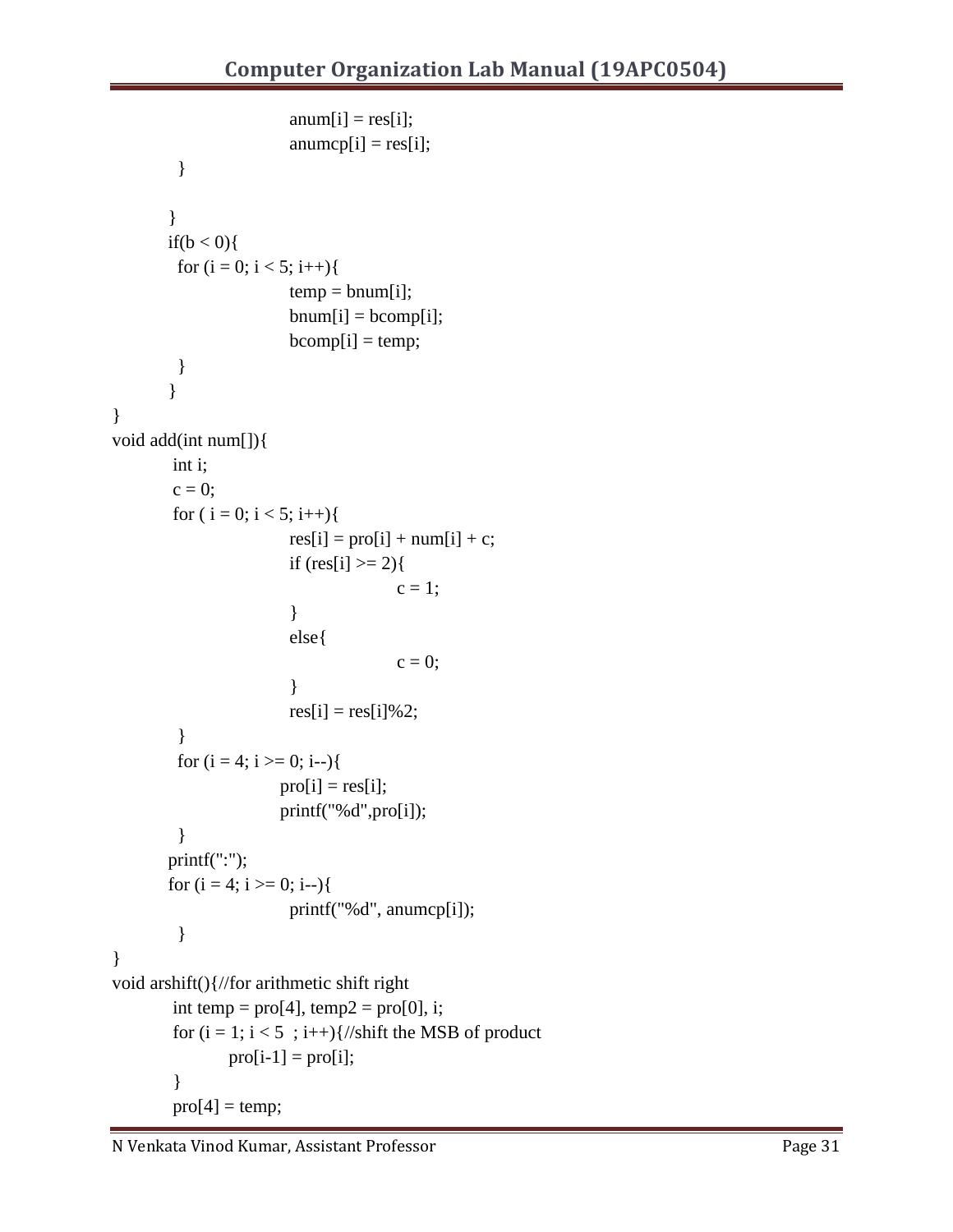```
for (i = 1; i < 5; i++) {//shift the LSB of product
                anumcp[i-1] = anumcp[i];
        }
        anumcp[4] = temp2;
        printf("\nAR-SHIFT: ");//display together
        for (i = 4; i >= 0; i-) printf("%d",pro[i]);
        }
        printf(":");
        for(i = 4; i >= 0; i-j{
                 printf("%d", anumcp[i]);
        }
void main(){
       int i, q = 0;
       printf("\t\tBOOTH'S MULTIPLICATION ALGORITHM");
       printf("\nEnter two numbers to multiply: ");
       printf("\nBoth must be less than 16");
       //simulating for two numbers each below 16
       do{
                 printf("\nEnter A: ");
                 scanf("%d",&a);
                 printf("Enter B: ");
                 scanf("%d", &b);
         \text{while}\n(a \geq 16 \parallel b \geq 16\n);printf("\nExpected product = %d", a * b);
        binary();
        printf("\n\nBinary Equivalents are: ");
        printf("nA =");
        for (i = 4; i >= 0; i--) printf("%d", anum[i]);
        }
        printf("nB =");
        for (i = 4; i >= 0; i--) printf("%d", bnum[i]);
        }
        printf("\nB'+ 1 = ");
        for (i = 4; i >= 0; i-) printf("%d", bcomp[i]);
```
}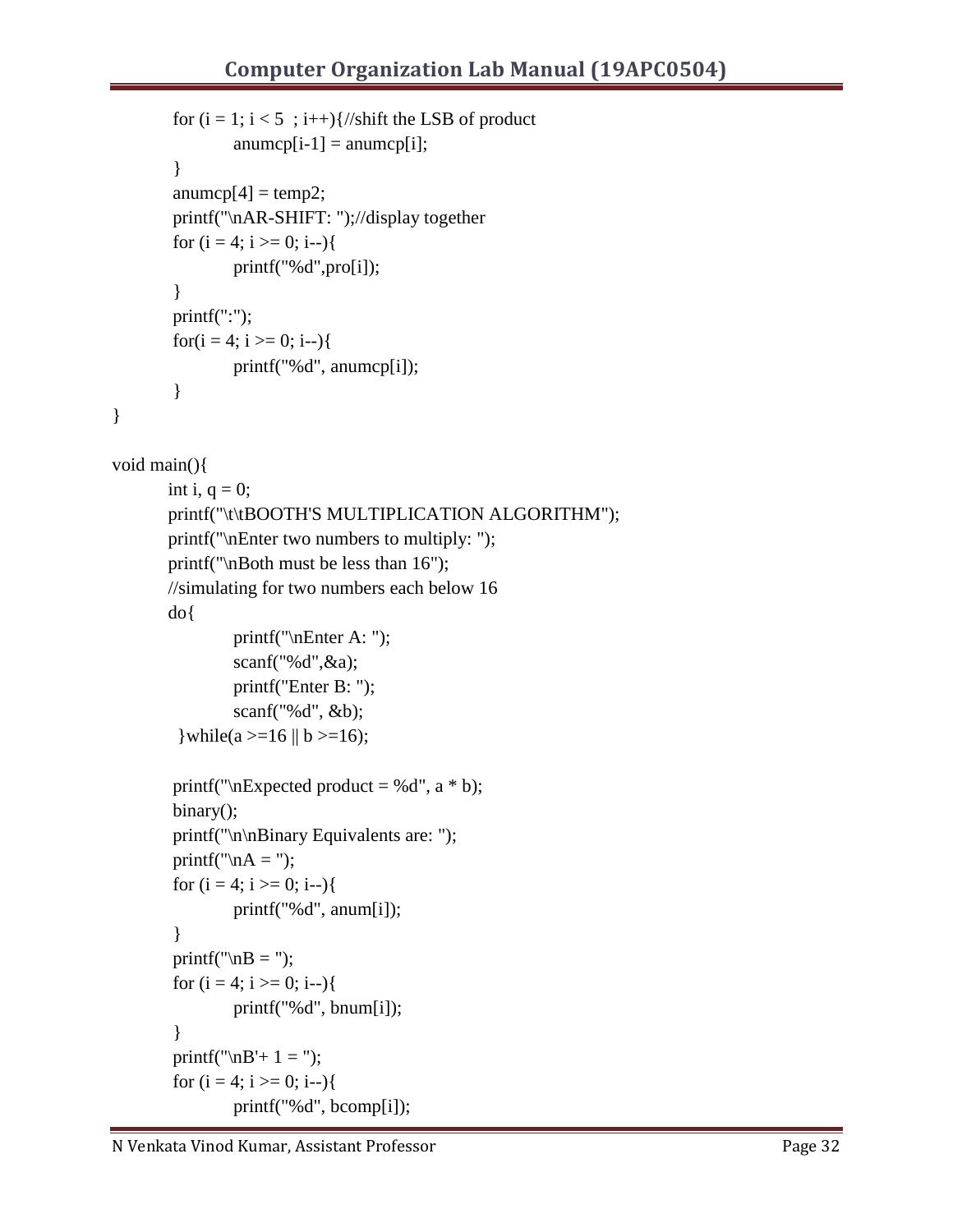```
}
          printf("\ln\ln");
          for (i = 0; i < 5; i++)if (\text{anum}[i] == q) //just shift for 00 or 11
                                               printf("\langle n--\rangle");
                                               arshift();
                                               q = \text{anum}[i]; }
                              else if(anum[i] = 1 \& \& q = 0){//subtract and shift for 10
                                       printf("\langle n--\rangle");
                                        printf("\nSUB B: ");
                                         add(bcomp);//add two's complement to implement subtraction
                                         arshift();
                                       q = \text{anum}[i]; }
                               else{//add ans shift for 01
                                       printf("\ln -->");
                                         printf("\nADD B: ");
                                         add(bnum);
                                         arshift();
                                       q = \text{anum}[i]; }
            }
           printf("nProduct is =");
           for (i = 4; i >= 0; i-)\blacksquare(Inactive C:\TC
                               printf("%d", pro[i]);
                                                                           Enter A: -13<br>Enter B: +11
            }
           for (i = 4; i >= 0; i-)Expected product = -143 printf("%d", anumcp[i]);
                                                                           Binary Equivalents are:
                                                                           A = 10011 }
                                                                           B = 01011B' + 1 = 10101Output:SUB B: 10101:10011
                                                                           AR-SHIFT: 11010:11001
                                                                             \rightarrowAR-SHIFT: 11101:01100
                                                                            ADD B: 01000:01100
                                                                           AR-SHIFT: 00100:00110
                                                                            -->
                                                                            AR-SHIFT: 00010:00011
                                                                             ... >
                                                                            SUB B: 10111:00011
                                                                           AR-SHIFT: 11011:10001<br>AR-SHIFT: 11011:10001<br>Product is = 1101110001
```
}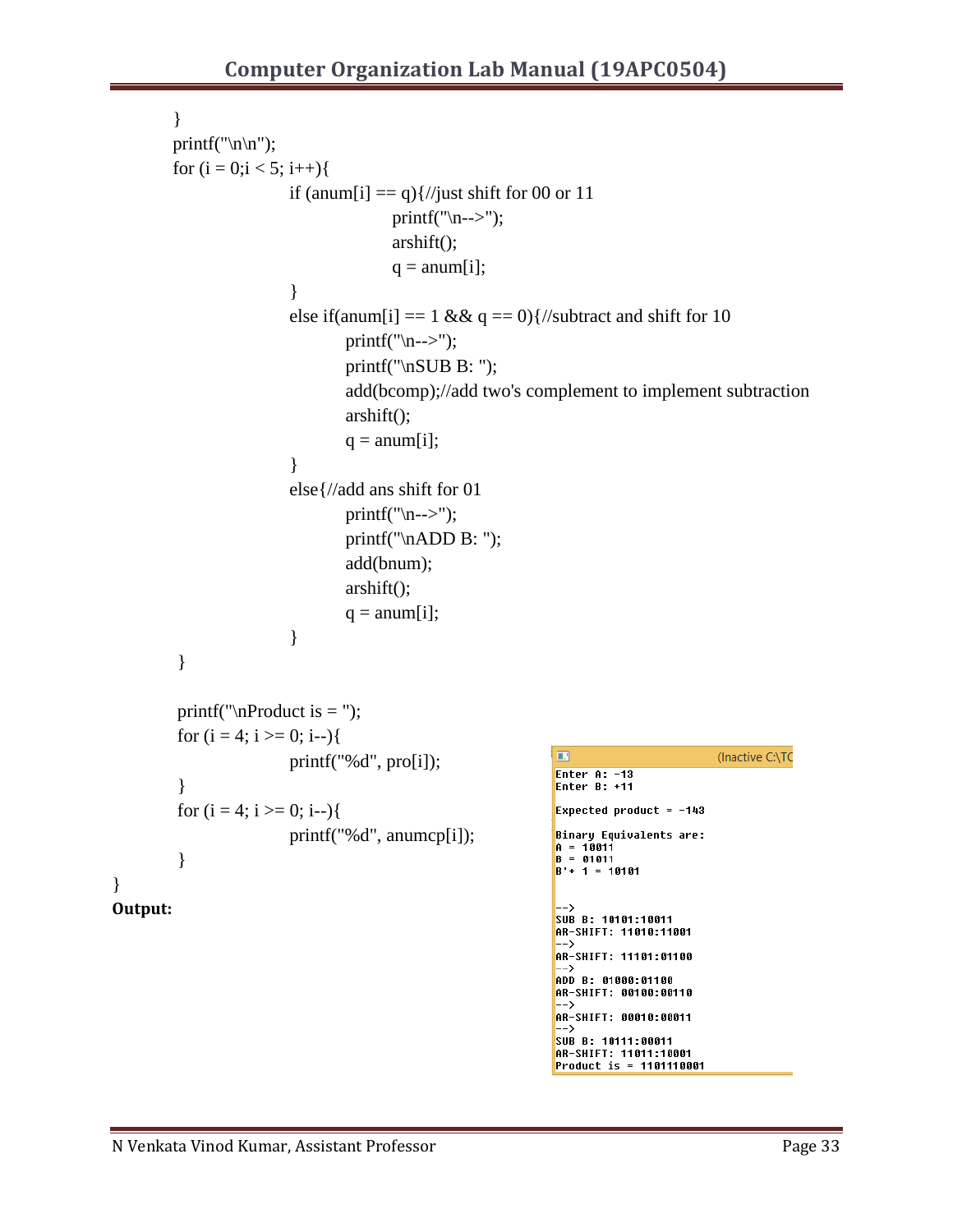## **Task 5: Implement a C program to perform division of two binary numbers (Unsigned) using restoring division algorithm.**

```
#include <stdio.h>
#include <conio.h>
#include \langle \text{math.h}\rangleint a=0,b=0,c=0,com[5]={1,0,0,0,0},s=0;
int anum[5]={0},anumcp[5] ={0},bnum[5]={0};
int acomp[5]={0},bcomp[5]={0},rem[5]={0},quo[5]={0},res[5]={0};
void binary(){
   a = fabs(a);b = fabs(b);int r, r2, i, temp;
   for(i = 0; i < 5; i++){
      r = a \, \% \, 2;a = a / 2;
       r2 = b \% 2;b = b / 2;anum[i] = r;anumcp[i] = r;bnum[i] = r2;
       if(r2 == 0)bcomp[i] = 1;}
       if(r == 0)acomp[i] = 1;}
   }
 //part for two's complementing
 c = 0;for(i = 0; i < 5; i++){
       res[i] = com[i] + bcomp[i] + c;if(res[i]>=2){
          c = 1;
       }
       else
          c = 0;
       res[i] = res[i]\%2;}
 for(i = 4; i>= 0; i-j{
```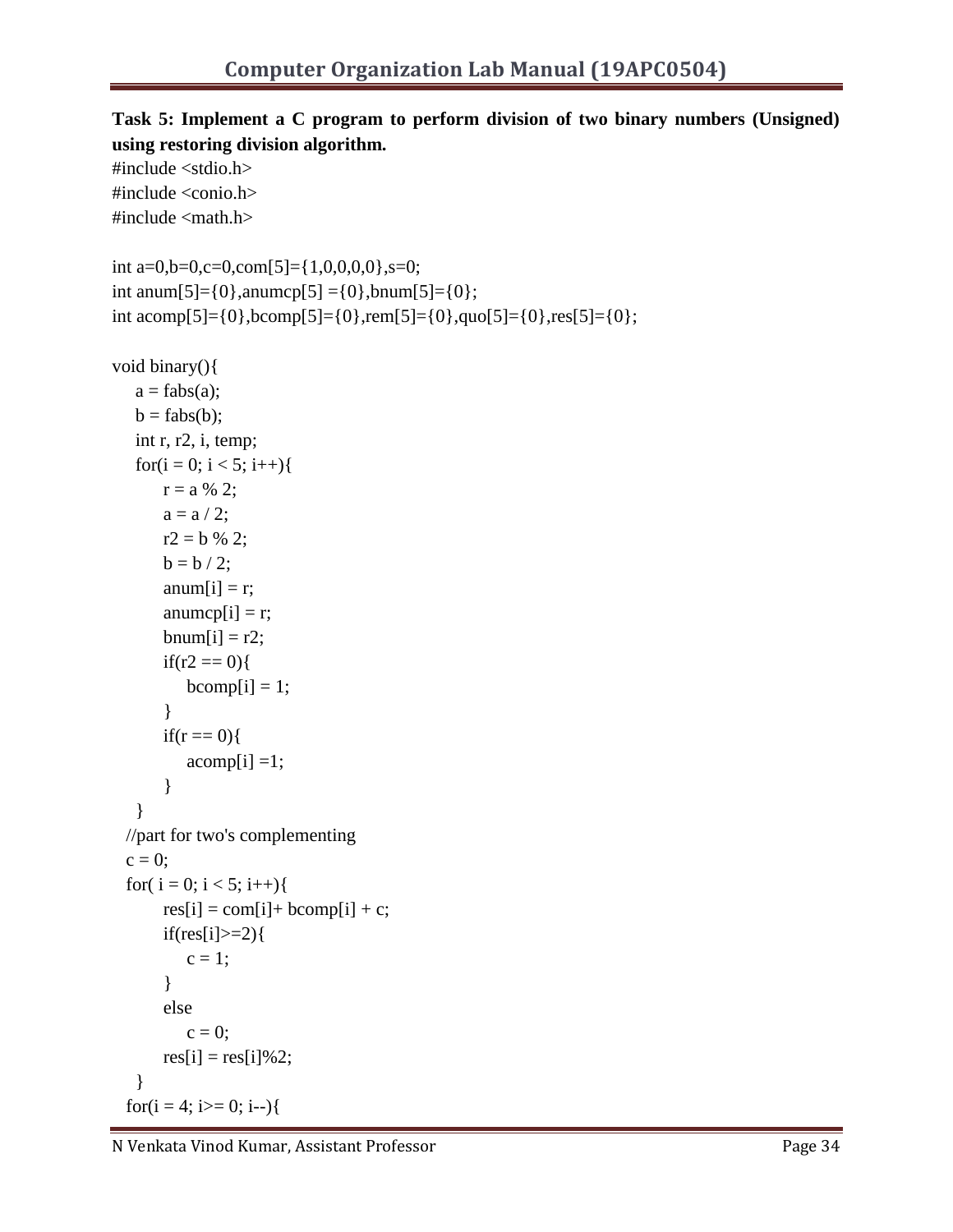```
bcomp[i] = res[i];}
}
void add(int num[]){
   int i;
   c = 0;for(i = 0; i < 5; i++){
       res[i] = rem[i] + num[i] + c;if(res[i]\geq=2){}c = 1;
       }
       else
          c = 0;
       res[i] = res[i]\%2;}
   for(i = 4; i>= 0; i-j{
      rem[i] = res[i];printf("%d",rem[i]);
   }
   printf(":");
   for(i = 4; i>= 0; i--){
      printf("%d",anumcp[i]);
   }
}
void shl(){//for shift left
   int i;
   for(i = 4; i > 0; i-j{//shift the remainder
      rem[i] = rem[i-1];}
   rem[0] = anumcp[4];for(i = 4; i > 0; i-j}//shift the remtient
       anumcp[i] = anumcp[i-1];
   }
   anumcp[0] = 0;
  printf("\nSHIFT LEFT: ");//display together
   for(i = 4; i > = 0; i -- ){
       printf("%d",rem[i]);
   }
   printf(":");
   for(i = 4; i>= 0; i-j{
      printf("%d",anumcp[i]);
```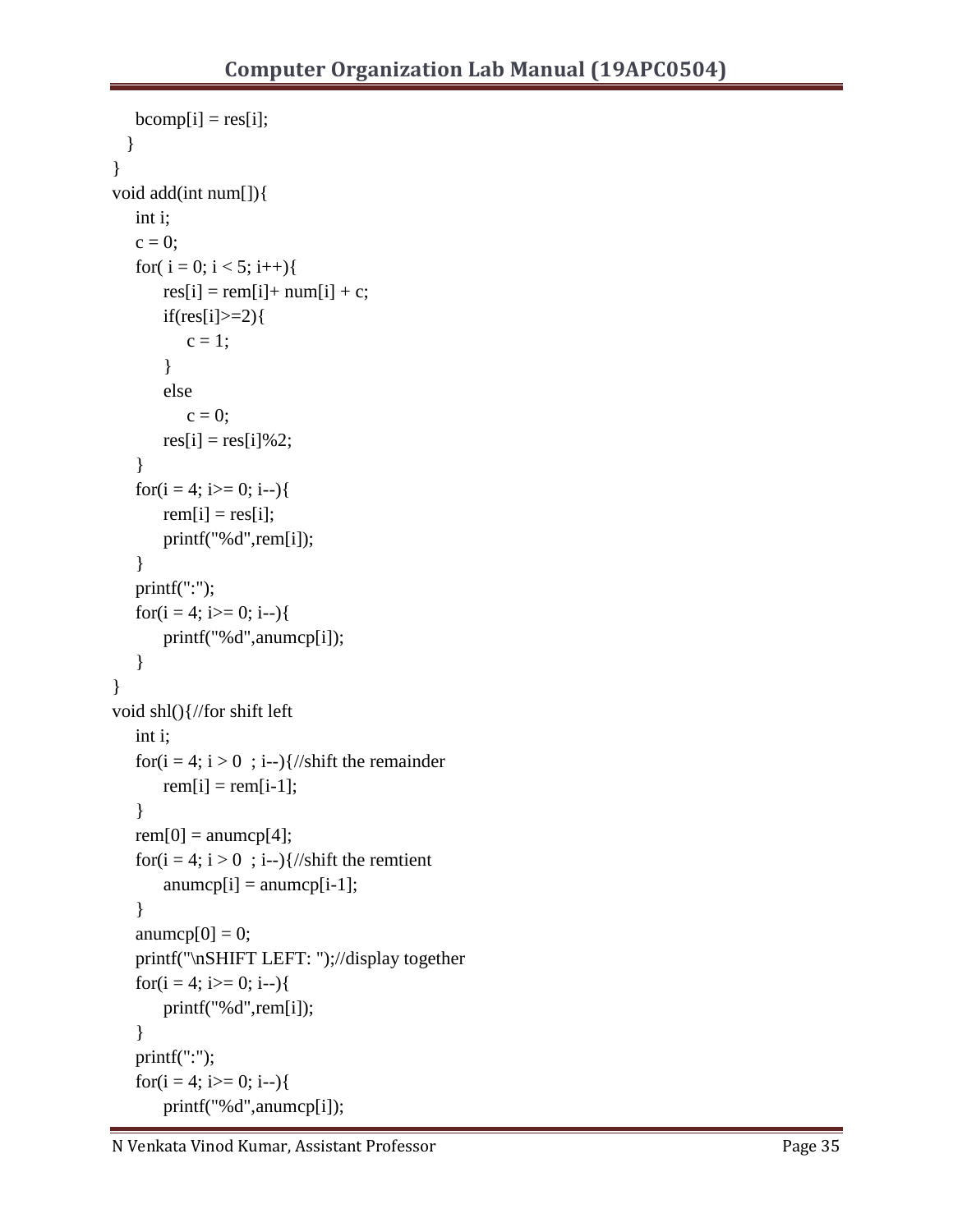```
}
}
void main(){
   clrscr();
   int i;
   printf("\t\tRESTORING DIVISION ALGORITHM");
   printf("\nEnter two numbers to multiply: ");
   printf("\nBoth must be less than 16");
   //simulating for two numbers each below 16
   do{
       printf("\nEnter A: ");
       scanf("%d",&a);
       printf("Enter B: ");
       scanf("%d",&b);
   \text{while}\n  (a >= 16 || b >= 16);printf("nExpected Quotient = %d", a/b);printf("nExpected Remainder = %d", a%b);
   if(a^*b < 0){
      s = 1;}
   binary();
   printf("\n\nUnsigned Binary Equivalents are: ");
   printf("nA =");
   for(i = 4; i>= 0; i-j{
       printf("%d",anum[i]);
   }
   printf("nB =");
   for(i = 4; i>= 0; i-j{
       printf("%d",bnum[i]);
   }
   printf("\nB'+ 1 = ");
   for(i = 4; i>= 0; i--){
       printf("%d",bcomp[i]);
   }
   printf("\ln\left(-\right);
   //division part
   shl();
   for(i=0;i<5;i++){
```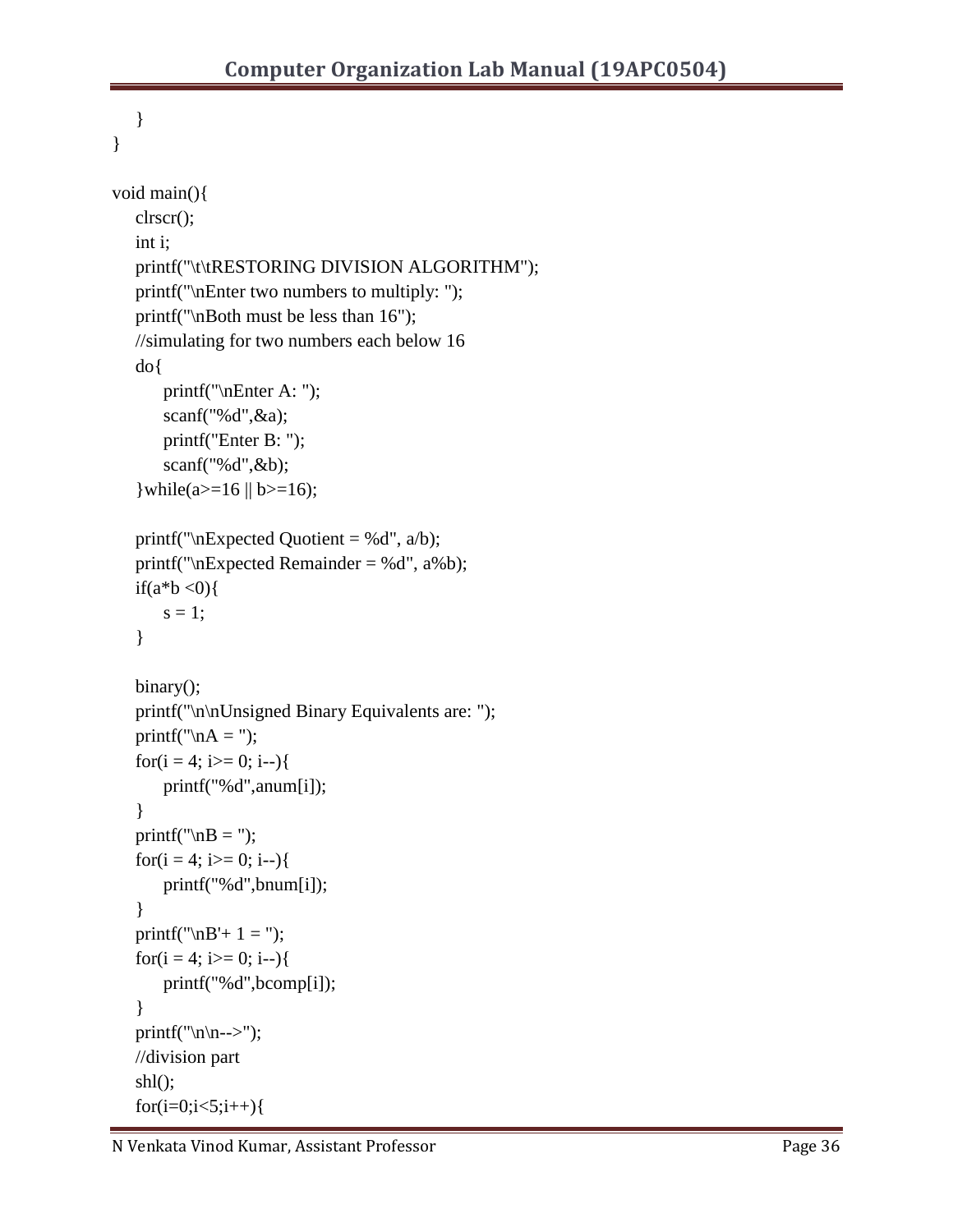```
printf("\n-->"); //start with subtraction
      printf("\nSUB B: ");
      add(bcomp);
      if(rem[4]==1){//simply add for restoring
         printf("\n-->RESTORE");
         printf("\nADD B: ");
          anumcp[0] = 0;
         add(bnum);
       }
      else{
          anumcp[0] = 1;}
      if(i<4)shl();
   }
  printf("\n----------------------------");
   printf("\nSign of the result = %d",s);
  printf("\nRemainder is = ");
  for(i = 4; i>= 0; i-j{
      printf("%d",rem[i]);
   }
  printf("nQuotient is =");
  for(i = 4; i>= 0; i-j{
      printf("%d",anumcp[i]);
   }
getch();
```
}

**Task 6: Implement a C program to perform division of two binary numbers (Unsigned) using non-restoring division algorithm.**

#include<stdio.h> void comp(); void nonresdiv(); void shiftleft(); void a\_minus\_b(); void a\_plus\_b();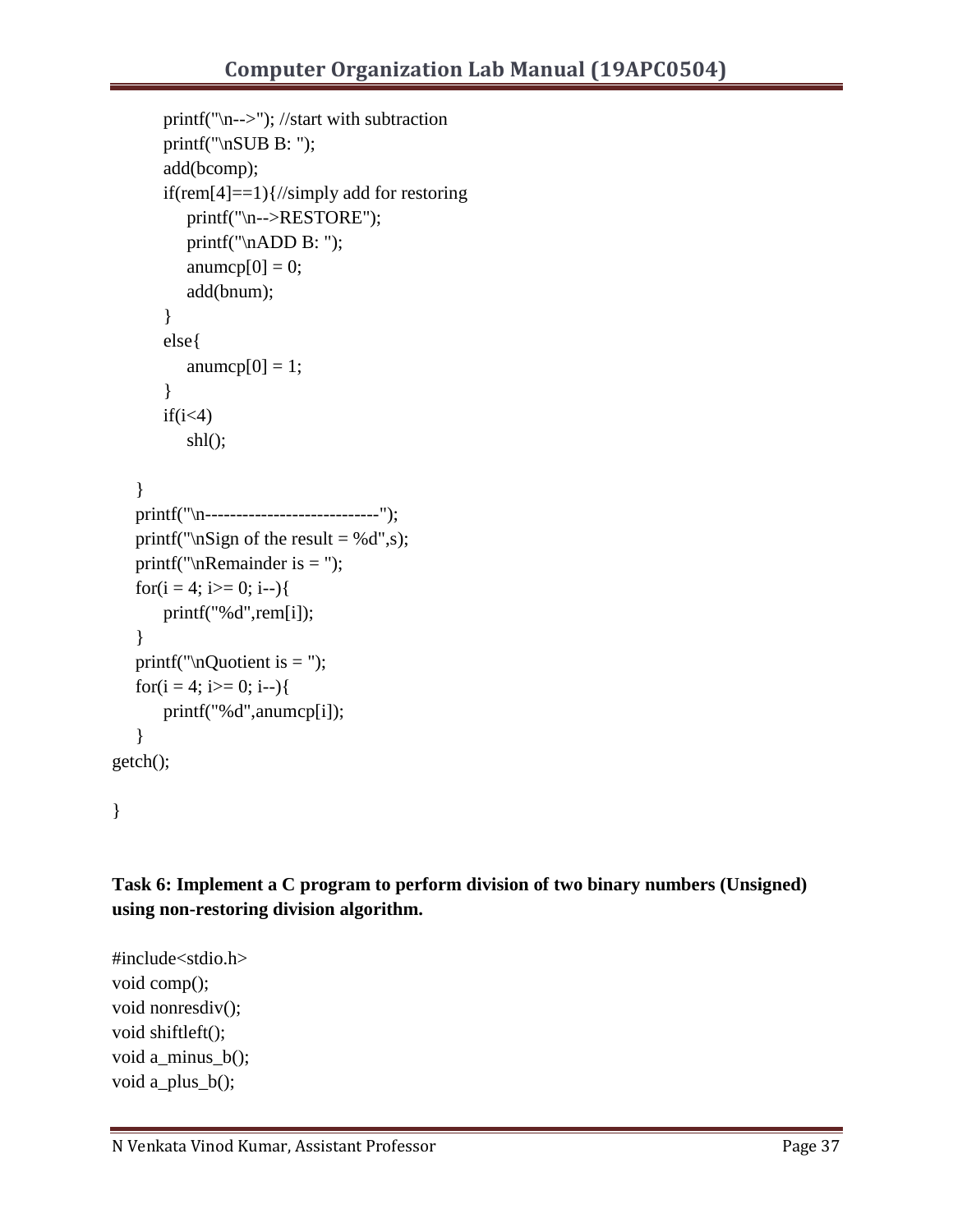```
int a[5]={0,0,0,0,0},q[4],b[5],b2c[5];
void comp()
{
int i=4;
do
{
b2c[i]=b[i];i--;
\}while(b[i+1]!=1);
while(i>=0){
b2c[i]=[b[i]+1)\%2;i--;
}
printf("\n\tB's complement:");
for(i=0; i< 5; i++)printf("%d",b2c[i]);
printf("\ln");
}
void nonresdiv()
{
shiftleft();
if(a[0]=0)a_minus_b();
else
a_plus_b();
q[3]=(a[0]+1)%2;
}
void shiftleft()
{
int i;
for(i=0; i< 4; i++)a[i]=a[i+1];a[4] = q[0];for(i=0; i< 3; i++)q[i]=q[i+1];}
```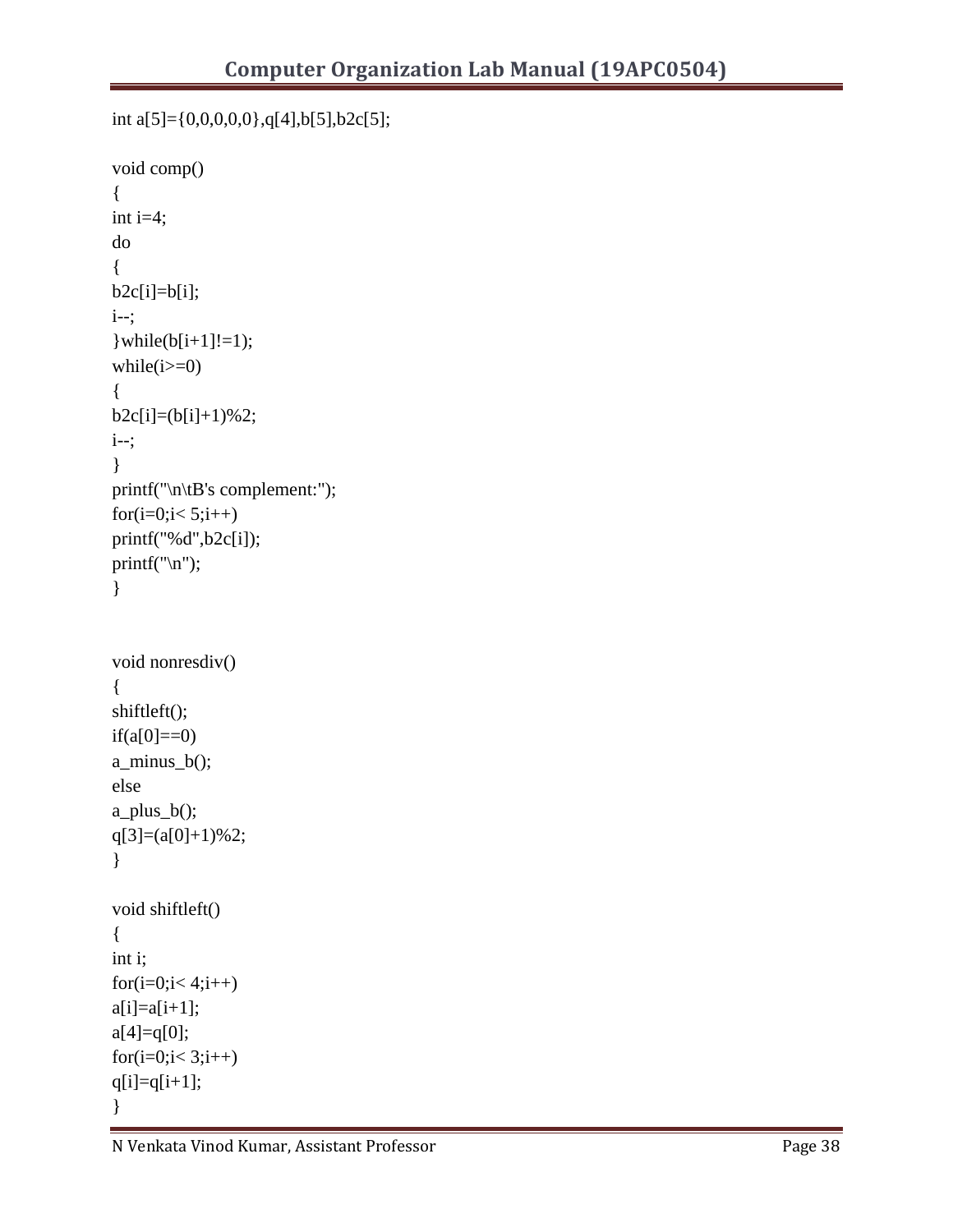```
void a_minus_b()
{
int i,carry=0,sum=0;
for(i=4;i>=0;i--)
{
sum=(a[i]+b2c[i]+carry);a[i]=sum\%2;carry=sum/2;
}
}
void a_plus_b()
{
int i,carry=0,sum=0;
for(i=4;i>=0;i--)
{
sum=(a[i]+b[i]+carry);a[i]=sum\%2;carry=sum/2;
}
}
void main()
{
int i,j,k;
printf("Enter dividend in binary form\t: ");
for(i=0;i<4;i++)
scanf("%d",&q[i]);
printf("Enter divisor in binary form\t: ");
for(i=0; i< 5; i++)scanf("%d",&b[i]);
comp();
printf("\n\t[A]\t[M]\n");
for(i=0; i< 4; i++){
nonresdiv();
printf("\setminust");
for(j=0;j< 5;j++)printf("%d",a[j]);
```